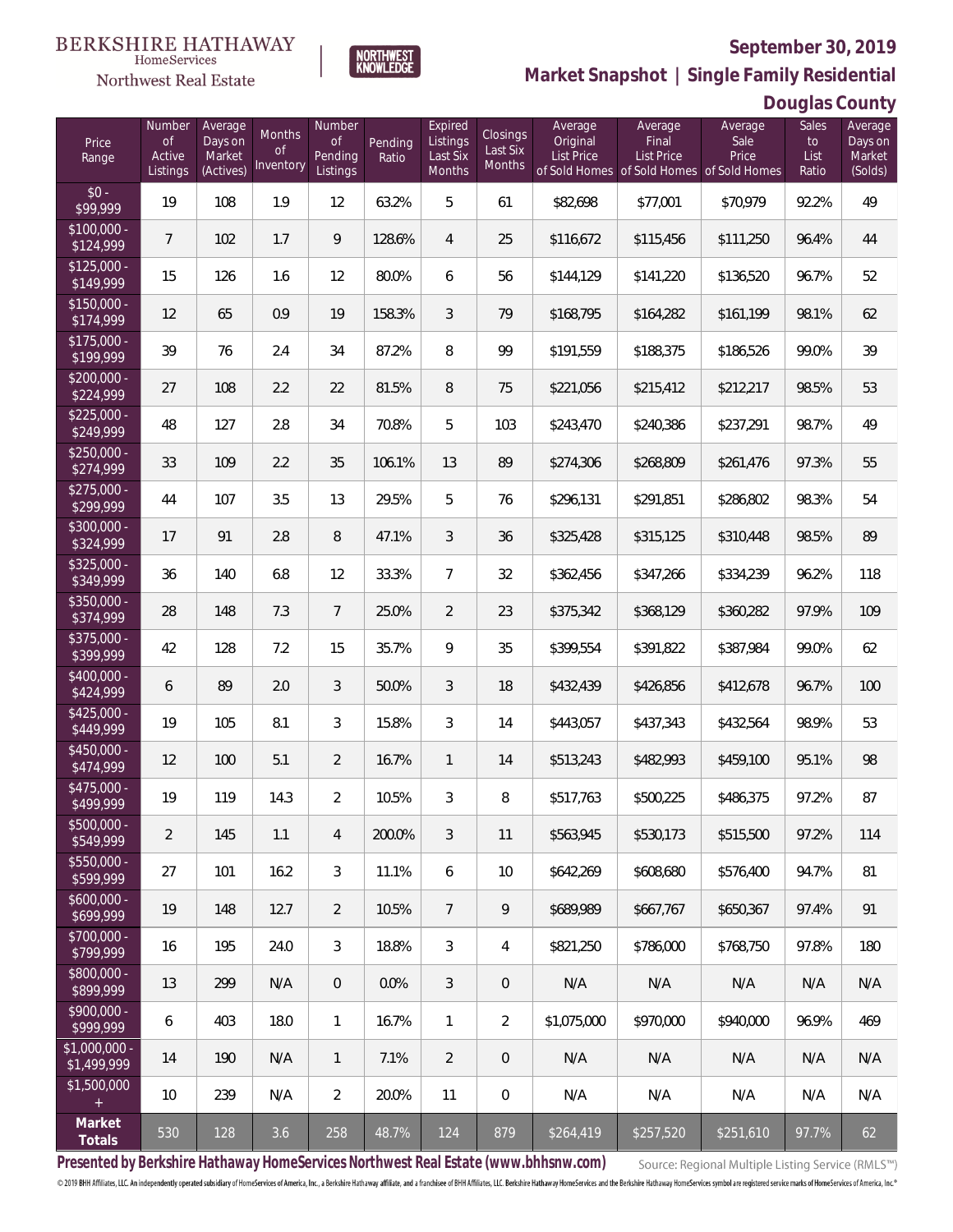

**NORTHWEST**<br>KNOWLEDGE

**Market Snapshot | Single Family Residential**

## **NE Roseburg**

| Price<br>Range                    | Number<br><b>of</b><br>Active<br>Listings | Average<br>Days on<br>Market<br>(Actives) | <b>Months</b><br>Οf<br>Inventory | Number<br><b>of</b><br>Pending<br>Listings | Pending<br>Ratio | Expired<br>Listings<br>Last Six<br>Months | <b>Closings</b><br>Last Six<br>Months | Average<br>Original<br><b>List Price</b> | Average<br>Final<br><b>List Price</b><br>of Sold Homes of Sold Homes of Sold Homes | Average<br>Sale<br>Price | Sales<br>to<br>List<br>Ratio | Average<br>Days on<br>Market<br>(Solds) |
|-----------------------------------|-------------------------------------------|-------------------------------------------|----------------------------------|--------------------------------------------|------------------|-------------------------------------------|---------------------------------------|------------------------------------------|------------------------------------------------------------------------------------|--------------------------|------------------------------|-----------------------------------------|
| $$0 -$<br>\$99,999                | $\overline{2}$                            | 116                                       | 2.0                              | $\mathbf{1}$                               | 50.0%            | $\overline{0}$                            | 6                                     | \$102,800                                | \$93,633                                                                           | \$85,975                 | 91.8%                        | 44                                      |
| $$100,000 -$<br>\$124,999         | $\overline{2}$                            | 158                                       | 12.0                             | $\mathbf{1}$                               | 50.0%            | $\overline{0}$                            | $\mathbf{1}$                          | \$124,800                                | \$124,800                                                                          | \$120,000                | 96.2%                        | 28                                      |
| $$125,000 -$<br>\$149,999         | $\overline{2}$                            | 406                                       | 1.7                              | 1                                          | 50.0%            | $\mathbf{1}$                              | $\overline{7}$                        | \$142,914                                | \$142,186                                                                          | \$135,411                | 95.2%                        | 40                                      |
| $$150,000 -$<br>\$174,999         | $\overline{2}$                            | 50                                        | 2.0                              | 5                                          | 250.0%           | $\overline{0}$                            | 6                                     | \$163,517                                | \$163,517                                                                          | \$159,800                | 97.7%                        | 12                                      |
| $$175,000 -$<br>\$199,999         | 5                                         | 72                                        | 3.0                              | $\mathbf{1}$                               | 20.0%            | $\overline{0}$                            | 10                                    | \$202,466                                | \$193,316                                                                          | \$189,726                | 98.1%                        | 60                                      |
| $$200,000 -$<br>\$224,999         | 0                                         | N/A                                       | 0.0                              | $\mathbf{1}$                               | N/A              | $\mathbf{1}$                              | 10                                    | \$218,649                                | \$217,739                                                                          | \$212,249                | 97.5%                        | 23                                      |
| $$225,000 -$<br>\$249,999         | 5                                         | 317                                       | 2.7                              | 4                                          | 80.0%            | $\overline{0}$                            | 11                                    | \$249,245                                | \$241,918                                                                          | \$237,776                | 98.3%                        | 98                                      |
| $$250,000 -$<br>\$274,999         | 0                                         | N/A                                       | 0.0                              | 3                                          | N/A              | $\overline{2}$                            | 11                                    | \$269,873                                | \$267,600                                                                          | \$263,875                | 98.6%                        | 74                                      |
| $$275,000 -$<br>\$299,999         | $\mathbf{1}$                              | 19                                        | 0.9                              | 0                                          | 0.0%             | 1                                         | $\overline{7}$                        | \$286,571                                | \$283,843                                                                          | \$288,400                | 101.6%                       | 13                                      |
| $$300,000 -$<br>\$324,999         | $\mathbf{1}$                              | 206                                       | 3.0                              | $\overline{2}$                             | 200.0%           | $\overline{0}$                            | $\overline{2}$                        | \$319,000                                | \$319,000                                                                          | \$319,000                | 100.0%                       | $\overline{7}$                          |
| $$325,000 -$<br>$\sqrt{$349,999}$ | 6                                         | 184                                       | 9.0                              | $\Omega$                                   | 0.0%             | $\mathbf{1}$                              | 4                                     | \$358,575                                | \$338,575                                                                          | \$332,500                | 98.2%                        | 185                                     |
| $$350,000 -$<br>\$374,999         | 5                                         | 125                                       | 7.5                              | 3                                          | 60.0%            | $\overline{0}$                            | 4                                     | \$373,869                                | \$366,394                                                                          | \$365,144                | 99.7%                        | 67                                      |
| $$375,000 -$<br>\$399,999         | 4                                         | 133                                       | 4.0                              | 1                                          | 25.0%            | $\overline{0}$                            | 6                                     | \$408,566                                | \$388,566                                                                          | \$384,624                | 99.0%                        | 44                                      |
| \$400,000 -<br>\$424,999          | $\mathbf{1}$                              | 34                                        | 1.5                              | $\mathbf{1}$                               | 100.0%           | $\mathbf{1}$                              | 4                                     | \$434,950                                | \$427,350                                                                          | \$412,250                | 96.5%                        | 91                                      |
| $$425,000 -$<br>\$449,999         | $\overline{4}$                            | 110                                       | 6.0                              | $\overline{0}$                             | 0.0%             | $\overline{0}$                            | 4                                     | \$441,100                                | \$441,100                                                                          | \$431,500                | 97.8%                        | 76                                      |
| $$450,000 -$<br>\$474,999         | 0                                         | N/A                                       | 0.0                              | 0                                          | N/A              | $\overline{0}$                            | 4                                     | \$534,750                                | \$481,250                                                                          | \$458,600                | 95.3%                        | 183                                     |
| \$475,000 -<br>\$499,999          | $\boldsymbol{0}$                          | N/A                                       | N/A                              | 0                                          | N/A              | 1                                         | 0                                     | N/A                                      | N/A                                                                                | N/A                      | N/A                          | N/A                                     |
| $$500,000 -$<br>\$549,999         | 0                                         | N/A                                       | 0.0                              | 0                                          | N/A              | $\mathbf{1}$                              | $\mathbf{1}$                          | \$525,000                                | \$525,000                                                                          | \$500,000                | 95.2%                        | 28                                      |
| $$550,000 -$<br>\$599,999         | $\mathfrak{Z}$                            | 120                                       | N/A                              | $\mathbf 0$                                | 0.0%             | $\mathbf 0$                               | $\boldsymbol{0}$                      | N/A                                      | N/A                                                                                | N/A                      | N/A                          | N/A                                     |
| $$600,000 -$<br>\$699,999         | 1                                         | 196                                       | N/A                              | $\overline{0}$                             | 0.0%             | $\mathbf{1}$                              | $\mathbf 0$                           | N/A                                      | N/A                                                                                | N/A                      | N/A                          | N/A                                     |
| $$700,000 -$<br>\$799,999         | 0                                         | N/A                                       | 0.0                              | $\overline{0}$                             | N/A              | $\mathbf 0$                               | $\mathbf{1}$                          | \$795,000                                | \$795,000                                                                          | \$760,000                | 95.6%                        | 24                                      |
| \$800,000 -<br>\$899,999          | 1                                         | 74                                        | N/A                              | $\overline{0}$                             | 0.0%             | $\overline{2}$                            | $\theta$                              | N/A                                      | N/A                                                                                | N/A                      | N/A                          | N/A                                     |
| \$900,000 -<br>\$999,999          | 0                                         | N/A                                       | N/A                              | $\mathbf 0$                                | N/A              | $\mathbf{1}$                              | 0                                     | N/A                                      | N/A                                                                                | N/A                      | N/A                          | N/A                                     |
| \$1,000,000 -<br>\$1,499,999      | $\overline{2}$                            | 123                                       | N/A                              | $\overline{0}$                             | 0.0%             | $\overline{0}$                            | $\theta$                              | N/A                                      | N/A                                                                                | N/A                      | N/A                          | N/A                                     |
| \$1,500,000<br>$\pm$              | $\boldsymbol{0}$                          | N/A                                       | N/A                              | $\overline{0}$                             | N/A              | $\mathbf 0$                               | $\,0\,$                               | N/A                                      | N/A                                                                                | N/A                      | N/A                          | N/A                                     |
| Market<br>Totals                  | $47\,$                                    | 154                                       | 2.8                              | 24                                         | 51.1%            | 13                                        | 99                                    | \$279,120                                | \$271,447                                                                          | \$265,707                | 97.9%                        | 63                                      |

**Presented by Berkshire Hathaway HomeServices Northwest Real Estate (www.bhhsnw.com)**

Source: Regional Multiple Listing Service (RMLS™)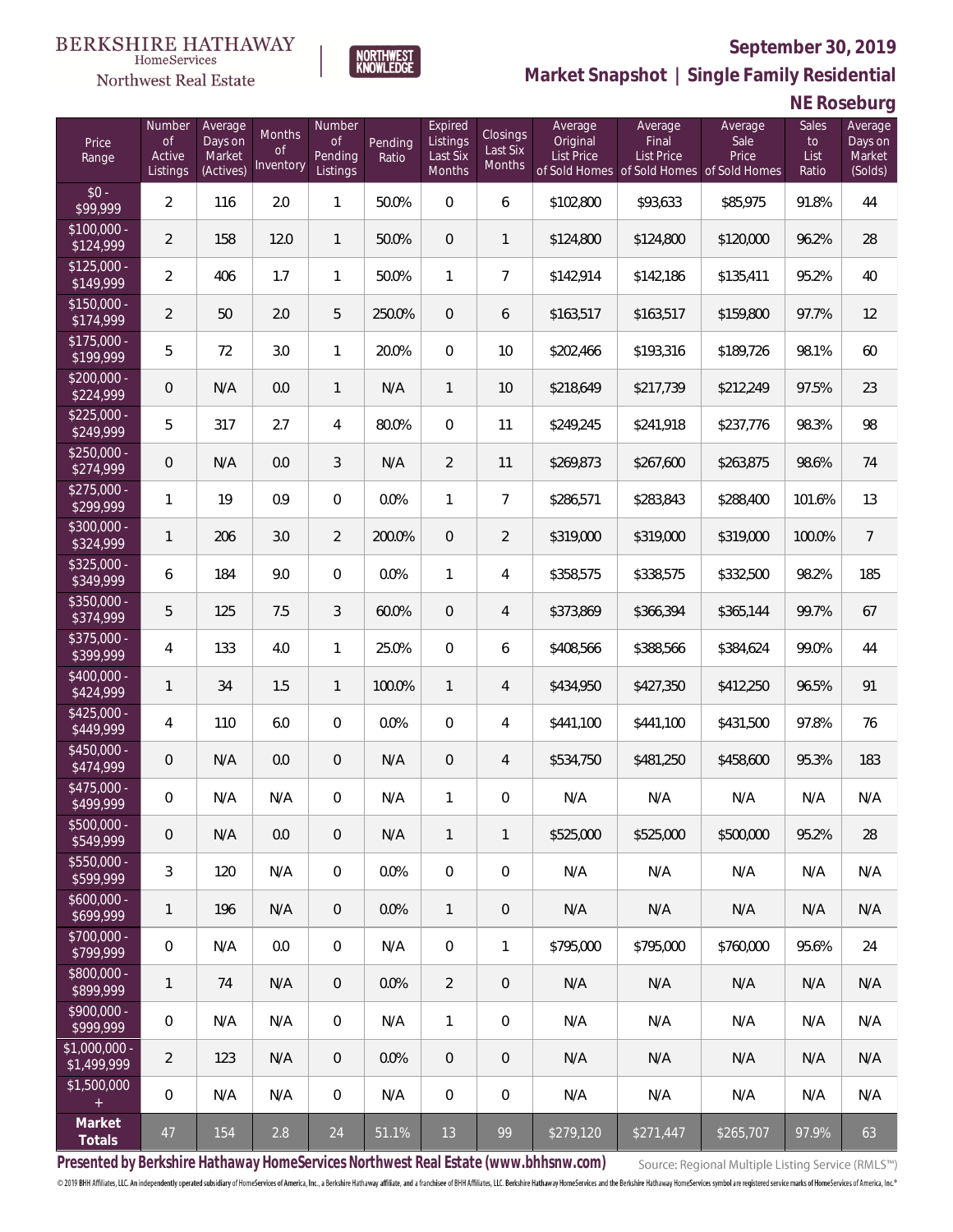

**NORTHWEST**<br>KNOWLEDGE

**Market Snapshot | Single Family Residential**

## **NW Roseburg**

| Price<br>Range                   | Number<br><b>of</b><br>Active<br>Listings | Average<br>Days on<br>Market<br>(Actives) | <b>Months</b><br>Οf<br>Inventory | Number<br><b>of</b><br>Pending<br>Listings | Pending<br>Ratio | Expired<br>Listings<br>Last Six<br>Months | Closings<br>Last Six<br>Months | Average<br>Original<br><b>List Price</b> | Average<br>Final<br><b>List Price</b><br>of Sold Homes of Sold Homes of Sold Homes | Average<br>Sale<br>Price | Sales<br>to<br>List<br>Ratio | Average<br>Days on<br>Market<br>(Solds) |
|----------------------------------|-------------------------------------------|-------------------------------------------|----------------------------------|--------------------------------------------|------------------|-------------------------------------------|--------------------------------|------------------------------------------|------------------------------------------------------------------------------------|--------------------------|------------------------------|-----------------------------------------|
| $$0 -$<br>\$99,999               | $\overline{2}$                            | 60                                        | 6.0                              | 0                                          | 0.0%             | $\overline{0}$                            | $\overline{2}$                 | \$92,000                                 | \$87,000                                                                           | \$84,000                 | 96.6%                        | 20                                      |
| $$100,000 -$<br>\$124,999        | 0                                         | N/A                                       | 0.0                              | $\overline{0}$                             | N/A              | $\overline{0}$                            | $\overline{2}$                 | \$113,250                                | \$113,250                                                                          | \$112,250                | 99.1%                        | 5                                       |
| $$125,000 -$<br>\$149,999        | $\overline{2}$                            | 204                                       | 4.0                              | $\overline{0}$                             | 0.0%             | $\overline{0}$                            | 3                              | \$141,633                                | \$141,633                                                                          | \$142,300                | 100.5%                       | 11                                      |
| $$150,000 -$<br>\$174,999        | 0                                         | N/A                                       | 0.0                              | 0                                          | N/A              | $\overline{0}$                            | 5                              | \$164,240                                | \$163,240                                                                          | \$161,880                | 99.2%                        | 42                                      |
| $$175,000 -$<br>\$199,999        | 1                                         | $\overline{4}$                            | 6.0                              | $\overline{2}$                             | 200.0%           | $\overline{0}$                            | $\mathbf{1}$                   | \$180,000                                | \$180,000                                                                          | \$176,000                | 97.8%                        | $\overline{2}$                          |
| $$200,000 -$<br>\$224,999        | 0                                         | N/A                                       | 0.0                              | $\overline{0}$                             | N/A              | $\overline{0}$                            | 4                              | \$226,100                                | \$215,850                                                                          | \$208,500                | 96.6%                        | 63                                      |
| $$225,000 -$<br>\$249,999        | $\overline{7}$                            | 53                                        | 10.5                             | $\overline{0}$                             | 0.0%             | $\overline{0}$                            | 4                              | \$233,450                                | \$233,450                                                                          | \$236,725                | 101.4%                       | 6                                       |
| $$250,000 -$<br>\$274,999        | $\mathbf{1}$                              | 73                                        | 0.6                              | 5                                          | 500.0%           | $\overline{2}$                            | 10                             | \$272,780                                | \$265,450                                                                          | \$256,860                | 96.8%                        | 35                                      |
| $$275,000 -$<br>\$299,999        | 8                                         | 61                                        | 3.2                              | 4                                          | 50.0%            | $\overline{0}$                            | 15                             | \$295,267                                | \$291,933                                                                          | \$287,540                | 98.5%                        | 46                                      |
| $$300,000 -$<br>\$324,999        | 5                                         | 97                                        | 2.5                              | $\mathbf{1}$                               | 20.0%            | $\overline{0}$                            | 12                             | \$323,425                                | \$315,100                                                                          | \$309,225                | 98.1%                        | 49                                      |
| $$325,000 -$<br>\$349,999        | $\overline{a}$                            | 87                                        | 4.0                              | 1                                          | 50.0%            | 1                                         | 3                              | \$356,300                                | \$351,300                                                                          | \$335,000                | 95.4%                        | 80                                      |
| $$350,000 -$<br>\$374,999        | 3                                         | 541                                       | 3.6                              | $\mathbf{1}$                               | 33.3%            | $\overline{0}$                            | 5                              | \$374,780                                | \$366,840                                                                          | \$364,980                | 99.5%                        | 115                                     |
| $$375,000 -$<br>\$399,999        | $\overline{7}$                            | 88                                        | 6.0                              | 4                                          | 57.1%            | $\overline{2}$                            | $\overline{7}$                 | \$398,854                                | \$391,483                                                                          | \$386,271                | 98.7%                        | 68                                      |
| \$400,000 -<br>\$424,999         | 0                                         | N/A                                       | 0.0                              | 0                                          | N/A              | $\mathbf{1}$                              | 3                              | \$423,667                                | \$420,333                                                                          | \$408,333                | 97.1%                        | 24                                      |
| $$425,000 -$<br>\$449,999        | 4                                         | 79                                        | 12.0                             | 0                                          | 0.0%             | $\overline{0}$                            | $\overline{2}$                 | \$427,500                                | \$427,500                                                                          | \$429,250                | 100.4%                       | 11                                      |
| $$450,000 -$<br>\$474,999        | 5                                         | 149                                       | 15.0                             | $\mathbf{1}$                               | 20.0%            | $\overline{0}$                            | $\overline{2}$                 | \$512,000                                | \$482,250                                                                          | \$451,000                | 93.5%                        | 102                                     |
| \$475,000 -<br>\$499,999         | 5                                         | 195                                       | 7.5                              | $\overline{2}$                             | 40.0%            | 1                                         | 4                              | \$524,825                                | \$493,625                                                                          | \$481,650                | 97.6%                        | 117                                     |
| $$500,000 -$<br>\$549,999        | 0                                         | N/A                                       | 0.0                              | 1                                          | N/A              | $\mathbf{1}$                              | 3                              | \$521,633                                | \$513,300                                                                          | \$510,667                | 99.5%                        | 94                                      |
| $$550,000 -$<br>\$599,999        | $\overline{2}$                            | 100                                       | 2.4                              | $\mathbf{1}$                               | 50.0%            | $\overline{2}$                            | 5                              | \$600,960                                | \$587,780                                                                          | \$577,600                | 98.3%                        | 62                                      |
| $$600,000 -$<br>5699,999         | $\overline{4}$                            | 241                                       | 6.0                              | $\overline{0}$                             | 0.0%             | $\mathbf{1}$                              | 4                              | \$678,225                                | \$665,725                                                                          | \$642,325                | 96.5%                        | 123                                     |
| \$700,000 -<br>\$799,999         | 4                                         | 103                                       | 24.0                             | $\overline{2}$                             | 50.0%            | $\mathbf 0$                               | $\mathbf{1}$                   | \$850,000                                | \$800,000                                                                          | \$780,000                | 97.5%                        | 192                                     |
| \$800,000 -<br>\$899,999         | $\sqrt{3}$                                | 587                                       | N/A                              | $\overline{0}$                             | 0.0%             | $\mathbf{1}$                              | $\overline{0}$                 | N/A                                      | N/A                                                                                | N/A                      | N/A                          | N/A                                     |
| \$900,000 -<br>$\sqrt{2999.999}$ | 0                                         | N/A                                       | N/A                              | $\overline{0}$                             | N/A              | $\mathbf 0$                               | 0                              | N/A                                      | N/A                                                                                | N/A                      | N/A                          | N/A                                     |
| $$1,000,000$ -<br>\$1,499,999    | 3                                         | 217                                       | N/A                              | $\overline{0}$                             | 0.0%             | $\mathbf{1}$                              | $\overline{0}$                 | N/A                                      | N/A                                                                                | N/A                      | N/A                          | N/A                                     |
| \$1,500,000<br>$+$               | $\overline{2}$                            | 95                                        | N/A                              | $\overline{0}$                             | 0.0%             | $\overline{4}$                            | 0                              | N/A                                      | N/A                                                                                | N/A                      | N/A                          | N/A                                     |
| Market<br>Totals                 | $70$                                      | 151                                       | 4.3                              | 25                                         | 35.7%            | 17                                        | 97                             | \$348,756                                | \$340,811                                                                          | \$333,952                | 98.0%                        | 57                                      |

**Presented by Berkshire Hathaway HomeServices Northwest Real Estate (www.bhhsnw.com)**

Source: Regional Multiple Listing Service (RMLS™)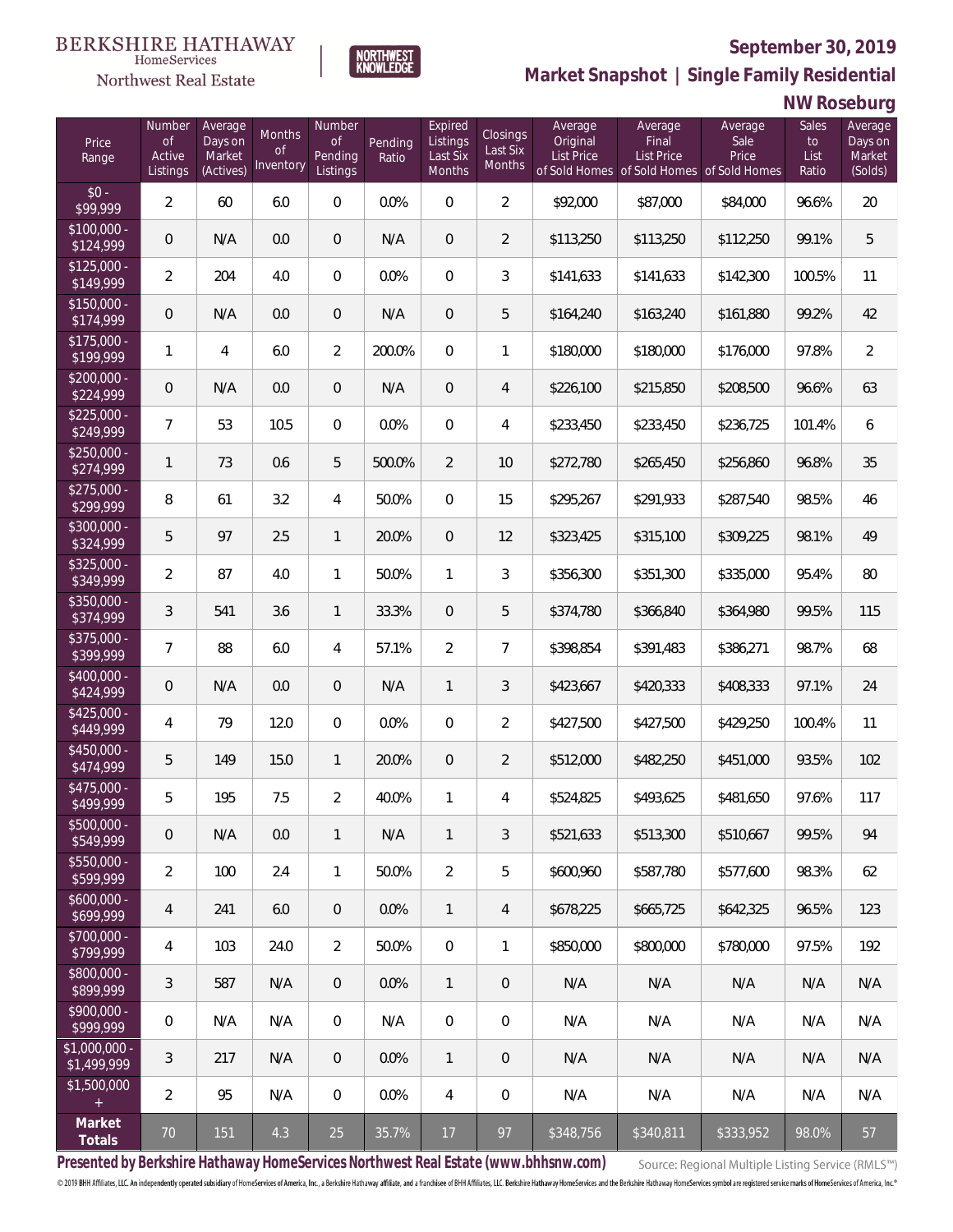

**NORTHWEST**<br>KNOWLEDGE

Northwest Real Estate

**Market Snapshot | Single Family Residential**

**SE Roseburg**

| Price<br>Range               | Number<br><b>of</b><br>Active<br>Listings | Average<br>Days on<br>Market<br>(Actives) | <b>Months</b><br>Οf<br>Inventory | Number<br>Οf<br>Pending<br>Listings | Pending<br>Ratio | Expired<br>Listings<br>Last Six<br>Months | <b>Closings</b><br>Last Six<br>Months | Average<br>Original<br><b>List Price</b> | Average<br>Final<br><b>List Price</b><br>of Sold Homes of Sold Homes of Sold Homes | Average<br>Sale<br>Price | Sales<br>to<br>List<br>Ratio | Average<br>Days on<br>Market<br>(Solds) |
|------------------------------|-------------------------------------------|-------------------------------------------|----------------------------------|-------------------------------------|------------------|-------------------------------------------|---------------------------------------|------------------------------------------|------------------------------------------------------------------------------------|--------------------------|------------------------------|-----------------------------------------|
| $$0 -$<br>\$99,999           | $\overline{2}$                            | 55                                        | 4.0                              | $\mathbf{1}$                        | 50.0%            | $\Omega$                                  | 3                                     | \$86,300                                 | \$80,300                                                                           | \$58,633                 | 73.0%                        | 200                                     |
| $$100,000 -$<br>\$124,999    | 0                                         | N/A                                       | N/A                              | $\mathbf{1}$                        | N/A              | $\overline{0}$                            | $\overline{0}$                        | N/A                                      | N/A                                                                                | N/A                      | N/A                          | N/A                                     |
| $$125,000 -$<br>\$149,999    | 1                                         | 112                                       | 2.0                              | $\overline{2}$                      | 200.0%           | $\Omega$                                  | 3                                     | \$151,500                                | \$144,967                                                                          | \$140,000                | 96.6%                        | 32                                      |
| $$150,000 -$<br>\$174,999    | 0                                         | N/A                                       | 0.0                              | $\mathbf{1}$                        | N/A              | $\overline{0}$                            | $\overline{4}$                        | \$174,913                                | \$172,413                                                                          | \$163,763                | 95.0%                        | 35                                      |
| $$175,000 -$<br>\$199,999    | $\overline{2}$                            | 110                                       | 4.0                              | $\overline{2}$                      | 100.0%           | $\mathbf{1}$                              | 3                                     | \$202,333                                | \$196,300                                                                          | \$192,000                | 97.8%                        | 54                                      |
| $$200,000 -$<br>\$224,999    | 5                                         | 32                                        | 15.0                             | $\mathbf{1}$                        | 20.0%            | $\overline{0}$                            | $\overline{2}$                        | \$237,450                                | \$228,950                                                                          | \$220,000                | 96.1%                        | 169                                     |
| $$225,000 -$<br>\$249,999    | 4                                         | 39                                        | 2.7                              | $\overline{2}$                      | 50.0%            | $\Omega$                                  | 9                                     | \$245,967                                | \$242,000                                                                          | \$236,033                | 97.5%                        | 64                                      |
| $$250,000 -$<br>\$274,999    | $\overline{2}$                            | 82                                        | 2.0                              | $\mathbf{1}$                        | 50.0%            | $\mathbf{1}$                              | 6                                     | \$295,550                                | \$282,308                                                                          | \$256,658                | 90.9%                        | 68                                      |
| $$275,000 -$<br>\$299,999    | $\overline{2}$                            | 78                                        | 2.4                              | $\mathbf{1}$                        | 50.0%            | $\mathbf{1}$                              | 5                                     | \$298,260                                | \$296,459                                                                          | \$285,360                | 96.3%                        | 57                                      |
| $$300,000 -$<br>\$324,999    | 3                                         | 98                                        | 4.5                              | $\mathbf{1}$                        | 33.3%            | $\mathbf{1}$                              | 4                                     | \$329,600                                | \$315,475                                                                          | \$312,813                | 99.2%                        | 80                                      |
| $$325,000 -$<br>\$349,999    | 4                                         | 105                                       | 24.0                             | $\mathbf{1}$                        | 25.0%            | $\overline{0}$                            | 1                                     | \$339,000                                | \$339,000                                                                          | \$325,000                | 95.9%                        | 58                                      |
| $$350,000 -$<br>\$374,999    | 3                                         | 157                                       | 18.0                             | $\overline{0}$                      | 0.0%             | $\overline{0}$                            | $\mathbf{1}$                          | \$362,500                                | \$362,500                                                                          | \$355,000                | 97.9%                        | 15                                      |
| \$375,000 -<br>\$399,999     | 6                                         | 140                                       | N/A                              | $\overline{0}$                      | 0.0%             | $\Omega$                                  | $\overline{0}$                        | N/A                                      | N/A                                                                                | N/A                      | N/A                          | N/A                                     |
| $$400,000 -$<br>\$424,999    | $\mathbf{1}$                              | 138                                       | 3.0                              | $\overline{0}$                      | 0.0%             | $\overline{0}$                            | $\overline{2}$                        | \$437,500                                | \$427,450                                                                          | \$411,450                | 96.3%                        | 103                                     |
| $$425,000 -$<br>\$449,999    | 0                                         | N/A                                       | N/A                              | $\overline{0}$                      | N/A              | $\overline{0}$                            | $\overline{0}$                        | N/A                                      | N/A                                                                                | N/A                      | N/A                          | N/A                                     |
| $$450,000 -$<br>\$474,999    | 0                                         | N/A                                       | N/A                              | $\overline{0}$                      | N/A              | $\overline{0}$                            | $\theta$                              | N/A                                      | N/A                                                                                | N/A                      | N/A                          | N/A                                     |
| \$475,000 -<br>\$499,999     | $\mathbf{1}$                              | 77                                        | N/A                              | 0                                   | 0.0%             | $\overline{0}$                            | $\mathbf 0$                           | N/A                                      | N/A                                                                                | N/A                      | N/A                          | N/A                                     |
| $$500,000 -$<br>\$549,999    | 0                                         | N/A                                       | N/A                              | $\theta$                            | N/A              | $\overline{0}$                            | $\theta$                              | N/A                                      | N/A                                                                                | N/A                      | N/A                          | N/A                                     |
| \$550,000 -<br>\$599,999     | $\mathbf{1}$                              | 124                                       | N/A                              | $\overline{0}$                      | 0.0%             | $\mathbf 0$                               | $\mathbf 0$                           | N/A                                      | N/A                                                                                | N/A                      | N/A                          | N/A                                     |
| $$600,000 -$<br>\$699,999    | 0                                         | N/A                                       | N/A                              | $\overline{0}$                      | N/A              | $\overline{0}$                            | $\mathbf 0$                           | N/A                                      | N/A                                                                                | N/A                      | N/A                          | N/A                                     |
| \$700,000 -<br>\$799,999     | 0                                         | N/A                                       | 0.0                              | $\mathbf 0$                         | N/A              | $\overline{0}$                            | $\mathbf{1}$                          | \$750,000                                | \$750,000                                                                          | \$750,000                | 100.0%                       | 263                                     |
| \$800,000 -<br>\$899,999     | 0                                         | N/A                                       | N/A                              | $\overline{0}$                      | N/A              | $\sqrt{0}$                                | $\mathbf 0$                           | N/A                                      | N/A                                                                                | N/A                      | N/A                          | N/A                                     |
| \$900,000 -<br>\$999,999     | 0                                         | N/A                                       | 0.0                              | $\overline{0}$                      | N/A              | $\mathbf 0$                               | $\mathbf{1}$                          | \$1,050,000                              | \$1,000,000                                                                        | \$980,000                | 98.0%                        | 561                                     |
| \$1,000,000 -<br>\$1,499,999 | 0                                         | N/A                                       | N/A                              | $\overline{0}$                      | N/A              | $\sqrt{0}$                                | $\mathbf 0$                           | N/A                                      | N/A                                                                                | N/A                      | N/A                          | N/A                                     |
| \$1,500,000<br>$\pm$         | 0                                         | N/A                                       | N/A                              | $\overline{0}$                      | N/A              | $\mathbf 0$                               | $\mathbf 0$                           | N/A                                      | N/A                                                                                | N/A                      | N/A                          | N/A                                     |
| Market<br>Totals             | 37                                        | 93                                        | 4.9                              | 14                                  | 37.8%            | $\overline{4}$                            | 45                                    | \$281,514                                | \$274,104                                                                          | \$263,159                | 96.0%                        | 90                                      |

**Presented by Berkshire Hathaway HomeServices Northwest Real Estate (www.bhhsnw.com)**

Source: Regional Multiple Listing Service (RMLS™)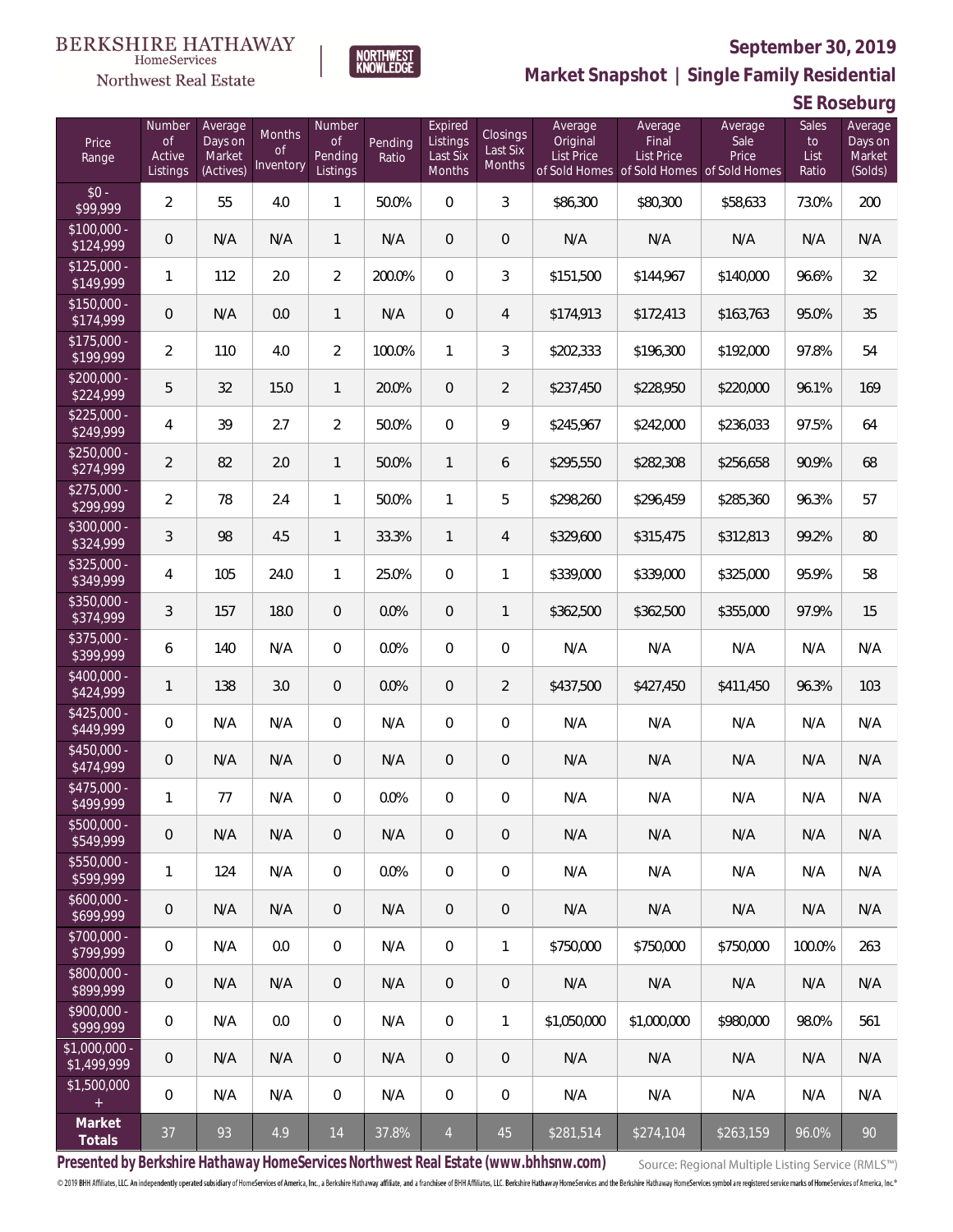

NORTHWEST<br>KNOWLEDGE

Northwest Real Estate

**Market Snapshot | Single Family Residential**

**SW Roseburg**

| Price<br>Range                | Number<br>of<br>Active<br>Listings | Average<br>Days on<br>Market<br>(Actives) | Months<br>Οf<br>Inventory | Number<br>Οf<br>Pending<br>Listings | Pending<br>Ratio | Expired<br>Listings<br>Last Six<br>Months | Closings<br>Last Six<br>Months | Average<br>Original<br><b>List Price</b> | Average<br>Final<br>List Price<br>of Sold Homes of Sold Homes of Sold Homes | Average<br>Sale<br>Price | Sales<br>to<br>List<br>Ratio | Average<br>Days on<br>Market<br>(Solds) |
|-------------------------------|------------------------------------|-------------------------------------------|---------------------------|-------------------------------------|------------------|-------------------------------------------|--------------------------------|------------------------------------------|-----------------------------------------------------------------------------|--------------------------|------------------------------|-----------------------------------------|
| $$0 -$<br>\$99,999            | $\overline{0}$                     | N/A                                       | 0.0                       | $\overline{2}$                      | N/A              | $\overline{0}$                            | 3                              | \$67,133                                 | \$67,133                                                                    | \$73,167                 | 109.0%                       | 28                                      |
| $$100,000 -$<br>\$124,999     | 0                                  | N/A                                       | N/A                       | $\mathbf{1}$                        | N/A              | $\overline{0}$                            | $\mathbf 0$                    | N/A                                      | N/A                                                                         | N/A                      | N/A                          | N/A                                     |
| $$125,000 -$<br>\$149,999     | $\mathbf 0$                        | N/A                                       | 0.0                       | $\mathbf{1}$                        | N/A              | $\overline{0}$                            | 3                              | \$143,000                                | \$143,000                                                                   | \$142,333                | 99.5%                        | 50                                      |
| $$150,000 -$<br>\$174,999     | 0                                  | N/A                                       | 0.0                       | $\overline{0}$                      | N/A              | $\boldsymbol{0}$                          | $\overline{4}$                 | \$181,330                                | \$172,075                                                                   | \$160,750                | 93.4%                        | 93                                      |
| $$175,000 -$<br>\$199,999     | 4                                  | 119                                       | 4.8                       | 5                                   | 125.0%           | $\mathbf{1}$                              | 5                              | \$182,680                                | \$180,680                                                                   | \$179,155                | 99.2%                        | 10                                      |
| $$200,000 -$<br>\$224,999     | 1                                  | 53                                        | 0.5                       | 3                                   | 300.0%           | $\overline{0}$                            | 11                             | \$217,727                                | \$215,455                                                                   | \$215,464                | 100.0%                       | 20                                      |
| $$225,000 -$<br>\$249,999     | 1                                  | 68                                        | 0.5                       | 3                                   | 300.0%           | $\mathbf{1}$                              | 13                             | \$240,815                                | \$239,508                                                                   | \$235,869                | 98.5%                        | 33                                      |
| $$250,000 -$<br>\$274,999     | $\overline{2}$                     | 20                                        | 1.1                       | $\mathbf{1}$                        | 50.0%            | $\mathbf{1}$                              | 11                             | \$270,645                                | \$267,455                                                                   | \$262,845                | 98.3%                        | 32                                      |
| $$275,000 -$<br>\$299,999     | 6                                  | 64                                        | 3.6                       | $\mathbf{1}$                        | 16.7%            | $\mathbf{1}$                              | 10                             | \$300,840                                | \$296,300                                                                   | \$291,410                | 98.3%                        | 35                                      |
| \$300,000 -<br>\$324,999      | 1                                  | 27                                        | 1.2                       | $\mathbf{1}$                        | 100.0%           | $\overline{0}$                            | 5                              | \$316,280                                | \$311,280                                                                   | \$309,097                | 99.3%                        | 66                                      |
| $$325,000 -$<br>\$349,999     | $\overline{2}$                     | 72                                        | 6.0                       | $\mathbf{1}$                        | 50.0%            | $\overline{0}$                            | $\overline{2}$                 | \$359,000                                | \$354,000                                                                   | \$331,667                | 93.7%                        | 37                                      |
| \$350,000 -<br>\$374,999      | 1                                  | 26                                        | 3.0                       | $\overline{0}$                      | 0.0%             | $\mathbf{1}$                              | $\overline{2}$                 | \$377,450                                | \$377,450                                                                   | \$370,000                | 98.0%                        | 12                                      |
| \$375,000 -<br>\$399,999      | 4                                  | 23                                        | 4.8                       | 3                                   | 75.0%            | $\mathbf{1}$                              | 5                              | \$405,500                                | \$395,700                                                                   | \$390,800                | 98.8%                        | 26                                      |
| $$400,000 -$<br>\$424,999     | 2                                  | 159                                       | 2.4                       | $\overline{2}$                      | 100.0%           | $\overline{0}$                            | 5                              | \$435,660                                | \$430,660                                                                   | \$411,480                | 95.5%                        | 62                                      |
| $$425,000 -$<br>\$449,999     | 3                                  | 58                                        | 6.0                       | $\mathbf{1}$                        | 33.3%            | $\mathbf{1}$                              | 3                              | \$432,833                                | \$432,833                                                                   | \$436,833                | 100.9%                       | 27                                      |
| \$450,000 -<br>\$474,999      | 1                                  | 12                                        | 3.0                       | $\mathbf{1}$                        | 100.0%           | $\overline{0}$                            | $\overline{2}$                 | \$527,000                                | \$477,000                                                                   | \$462,300                | 96.9%                        | 65                                      |
| $$475,000 -$<br>\$499,999     | 3                                  | 81                                        | 9.0                       | $\overline{0}$                      | 0.0%             | $\overline{0}$                            | $\overline{2}$                 | \$522,450                                | \$514,700                                                                   | \$489,750                | 95.2%                        | 80                                      |
| $$500,000 -$<br>\$549,999     | 1                                  | 112                                       | 2.0                       | $\mathbf{1}$                        | 100.0%           | $\overline{0}$                            | 3                              | \$541,333                                | \$536,333                                                                   | \$525,000                | 97.9%                        | 114                                     |
| $$550,000 -$<br>\$599,999     | 3                                  | 62                                        | 9.0                       | $\mathbf{1}$                        | 33.3%            | $\overline{0}$                            | $\overline{2}$                 | \$697,495                                | \$647,500                                                                   | \$570,500                | 88.1%                        | 50                                      |
| $$600,000 -$<br>\$699,999     | 1                                  | $\overline{4}$                            | 6.0                       | $\overline{0}$                      | 0.0%             | $\mathbf{1}$                              | $\mathbf{1}$                   | \$649,000                                | \$649,000                                                                   | \$635,000                | 97.8%                        | 30                                      |
| $$700,000 -$<br>\$799,999     | 2                                  | 554                                       | 12.0                      | $\overline{0}$                      | 0.0%             | $\overline{0}$                            | 1                              | \$890,000                                | \$799,000                                                                   | \$785,000                | 98.2%                        | 241                                     |
| $$800,000 -$<br>\$899,999     | $\overline{2}$                     | 372                                       | N/A                       | $\overline{0}$                      | 0.0%             | $\overline{0}$                            | $\mathbf 0$                    | N/A                                      | N/A                                                                         | N/A                      | N/A                          | N/A                                     |
| $$900,000 -$<br>\$999,999     | 1                                  | 569                                       | N/A                       | $\overline{0}$                      | 0.0%             | $\overline{0}$                            | 0                              | N/A                                      | N/A                                                                         | N/A                      | N/A                          | N/A                                     |
| $$1,000,000 -$<br>\$1,499,999 | 1                                  | 118                                       | N/A                       | $\overline{0}$                      | 0.0%             | $\overline{0}$                            | $\mathbf 0$                    | N/A                                      | N/A                                                                         | N/A                      | N/A                          | N/A                                     |
| \$1,500,000<br>$+$            | 1                                  | 451                                       | N/A                       | $\mathbf 0$                         | 0.0%             | 0                                         | 0                              | N/A                                      | N/A                                                                         | N/A                      | N/A                          | N/A                                     |
| Market<br>Totals              | 43                                 | 124                                       | 2.8                       | 28                                  | 65.1%            | 8                                         | 93                             | \$311,782                                | \$305,330                                                                   | \$298,257                | 97.7%                        | 43                                      |

**Presented by Berkshire Hathaway HomeServices Northwest Real Estate (www.bhhsnw.com)**

Source: Regional Multiple Listing Service (RMLS™)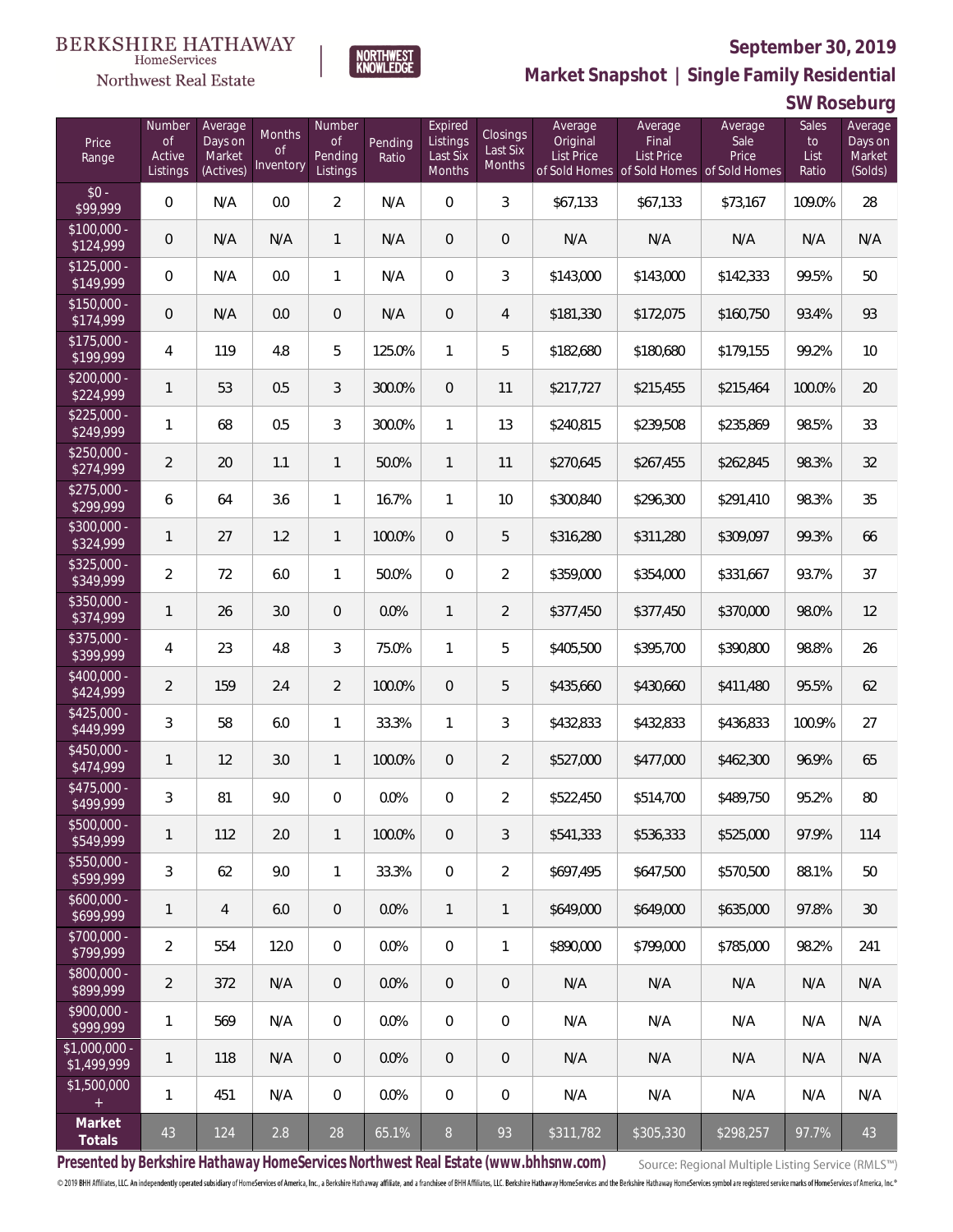#### BERKSHIRE HATHAWAY HomeServices

# Northwest Real Estate



# **September 30, 2019**

**Market Snapshot | Single Family Residential**

**Glide**

| Price<br>Range                | Number<br><b>of</b><br>Active | Average<br>Days on<br>Market | <b>Months</b><br><b>of</b> | Number<br>of<br>Pending | Pending<br>Ratio | Expired<br>Listings<br>Last Six | <b>Closings</b><br>Last Six<br><b>Months</b> | Average<br>Original<br><b>List Price</b> | Average<br>Final<br><b>List Price</b>     | Average<br>Sale<br>Price | Sales<br>to<br>List | Average<br>Days on<br>Market |
|-------------------------------|-------------------------------|------------------------------|----------------------------|-------------------------|------------------|---------------------------------|----------------------------------------------|------------------------------------------|-------------------------------------------|--------------------------|---------------------|------------------------------|
|                               | Listings                      | (Actives)                    | Inventory                  | Listings                |                  | Months                          |                                              |                                          | of Sold Homes of Sold Homes of Sold Homes |                          | Ratio               | (Solds)                      |
| $$0 -$<br>\$99,999            | 0                             | N/A                          | 0.0                        | 0                       | N/A              | $\boldsymbol{0}$                | $\mathbf{1}$                                 | \$135,000                                | \$135,000                                 | \$95,000                 | 70.4%               | 74                           |
| $$100,000 -$<br>\$124,999     | $\mathbf{1}$                  | 194                          | N/A                        | 0                       | 0.0%             | $\overline{0}$                  | $\mathbf 0$                                  | N/A                                      | N/A                                       | N/A                      | N/A                 | N/A                          |
| $$125,000 -$<br>\$149,999     | 0                             | N/A                          | 0.0                        | 1                       | N/A              | $\boldsymbol{0}$                | $\overline{2}$                               | \$155,000                                | \$142,500                                 | \$132,500                | 93.0%               | 84                           |
| $$150,000 -$<br>\$174,999     | 0                             | N/A                          | 0.0                        | 0                       | N/A              | $\overline{0}$                  | $\overline{2}$                               | \$202,500                                | \$163,450                                 | \$162,000                | 99.1%               | 460                          |
| $$175,000 -$<br>\$199,999     | 4                             | 125                          | 24.0                       | 0                       | 0.0%             | $\mathbf 0$                     | 1                                            | \$159,000                                | \$159,000                                 | \$175,000                | 110.1%              | 5                            |
| $$200,000 -$<br>\$224,999     | $\overline{2}$                | 137                          | 2.4                        | 1                       | 50.0%            | $\boldsymbol{0}$                | 5                                            | \$207,400                                | \$207,400                                 | \$207,560                | 100.1%              | 17                           |
| $$225,000 -$<br>\$249,999     | $\mathbf{1}$                  | 55                           | 6.0                        | $\overline{2}$          | 200.0%           | $\mathbf{1}$                    | 1                                            | \$243,000                                | \$260,000                                 | \$245,000                | 94.2%               | 37                           |
| $$250,000 -$<br>\$274,999     | $\overline{2}$                | 90                           | 6.0                        | 0                       | 0.0%             | $\mathbf{1}$                    | $\overline{2}$                               | \$305,000                                | \$305,000                                 | \$260,000                | 85.2%               | 36                           |
| $$275,000 -$<br>\$299,999     | $\mathbf{1}$                  | 69                           | 3.0                        | 1                       | 100.0%           | $\mathbf{1}$                    | $\overline{2}$                               | \$296,500                                | \$292,000                                 | \$290,450                | 99.5%               | 28                           |
| $$300,000 -$<br>\$324,999     | $\mathbf{1}$                  | 166                          | 3.0                        | 0                       | 0.0%             | $\mathbf{1}$                    | $\overline{2}$                               | \$361,500                                | \$323,450                                 | \$309,750                | 95.8%               | 326                          |
| $$325,000 -$<br>\$349,999     | 5                             | 202                          | 10.0                       | $\mathbf{1}$            | 20.0%            | $\mathbf 0$                     | 3                                            | \$382,667                                | \$349,333                                 | \$333,667                | 95.5%               | 176                          |
| $$350,000 -$<br>\$374,999     | $\overline{2}$                | 53                           | 12.0                       | 0                       | 0.0%             | $\mathbf 0$                     | $\mathbf{1}$                                 | \$369,900                                | \$369,900                                 | \$362,000                | 97.9%               | 99                           |
| $$375,000 -$<br>\$399,999     | $\overline{2}$                | 128                          | 4.0                        | 0                       | 0.0%             | $\overline{0}$                  | 3                                            | \$399,667                                | \$393,000                                 | \$388,000                | 98.7%               | 230                          |
| $$400,000 -$<br>\$424,999     | $\mathbf 0$                   | N/A                          | 0.0                        | 0                       | N/A              | $\mathbf 0$                     | $\mathbf{1}$                                 | \$435,000                                | \$429,900                                 | \$414,000                | 96.3%               | 132                          |
| $$425,000 -$<br>\$449,999     | $\mathbf{1}$                  | 80                           | 3.0                        | 0                       | 0.0%             | $\overline{2}$                  | $\overline{2}$                               | \$452,450                                | \$452,450                                 | \$435,450                | 96.2%               | 51                           |
| \$450,000 -<br>\$474,999      | $\overline{2}$                | 50                           | N/A                        | 0                       | 0.0%             | $\mathbf{1}$                    | $\mathbf 0$                                  | N/A                                      | N/A                                       | N/A                      | N/A                 | N/A                          |
| \$475,000 -<br>\$499,999      | 0                             | N/A                          | N/A                        | 0                       | N/A              | 0                               | 0                                            | N/A                                      | N/A                                       | N/A                      | N/A                 | N/A                          |
| $$500,000 -$<br>\$549,999     | $\mathbf{1}$                  | 178                          | 6.0                        | $\mathbf 0$             | 0.0%             | $\mathbf 0$                     | $\mathbf{1}$                                 | \$545,000                                | \$545,000                                 | \$500,000                | 91.7%               | 42                           |
| $$550,000 -$<br>\$599,999     | $\mathbf{1}$                  | 9                            | N/A                        | $\overline{0}$          | 0.0%             | $\overline{0}$                  | $\mathbf 0$                                  | N/A                                      | N/A                                       | N/A                      | N/A                 | N/A                          |
| $$600,000 -$<br>\$699,999     | $\mathfrak{Z}$                | 138                          | 9.0                        | $\mathbf 0$             | 0.0%             | $\mathbf 0$                     | $\overline{2}$                               | \$699,000                                | \$699,000                                 | \$692,000                | 99.0%               | $\overline{4}$               |
| $$700,000 -$<br>\$799,999     | $\overline{2}$                | 117                          | N/A                        | $\overline{0}$          | 0.0%             | $\mathbf 0$                     | $\mathbf 0$                                  | N/A                                      | N/A                                       | N/A                      | N/A                 | N/A                          |
| \$800,000 -<br>\$899,999      | $\mathbf 0$                   | N/A                          | N/A                        | $\overline{0}$          | N/A              | $\overline{0}$                  | $\sqrt{0}$                                   | N/A                                      | N/A                                       | N/A                      | N/A                 | N/A                          |
| \$900,000 -<br>\$999,999      | 0                             | N/A                          | N/A                        | $\mathbf{1}$            | N/A              | $\mathbf 0$                     | $\mathbf 0$                                  | N/A                                      | N/A                                       | N/A                      | N/A                 | N/A                          |
| $$1,000,000$ -<br>\$1,499,999 | 0                             | N/A                          | N/A                        | $\overline{0}$          | N/A              | $\overline{0}$                  | 0                                            | N/A                                      | N/A                                       | N/A                      | N/A                 | N/A                          |
| \$1,500,000<br>$\pm$          | 3                             | 271                          | N/A                        | $\mathbf 0$             | 0.0%             | $\overline{2}$                  | $\mathbf 0$                                  | N/A                                      | N/A                                       | N/A                      | N/A                 | N/A                          |
| Market<br>Totals              | 34                            | 136                          | 6.6                        | 7 <sup>7</sup>          | 20.6%            | 9                               | 31                                           | \$329,510                                | \$319,952                                 | \$308,326                | 96.4%               | 118                          |

**Presented by Berkshire Hathaway HomeServices Northwest Real Estate (www.bhhsnw.com)**

Source: Regional Multiple Listing Service (RMLS™)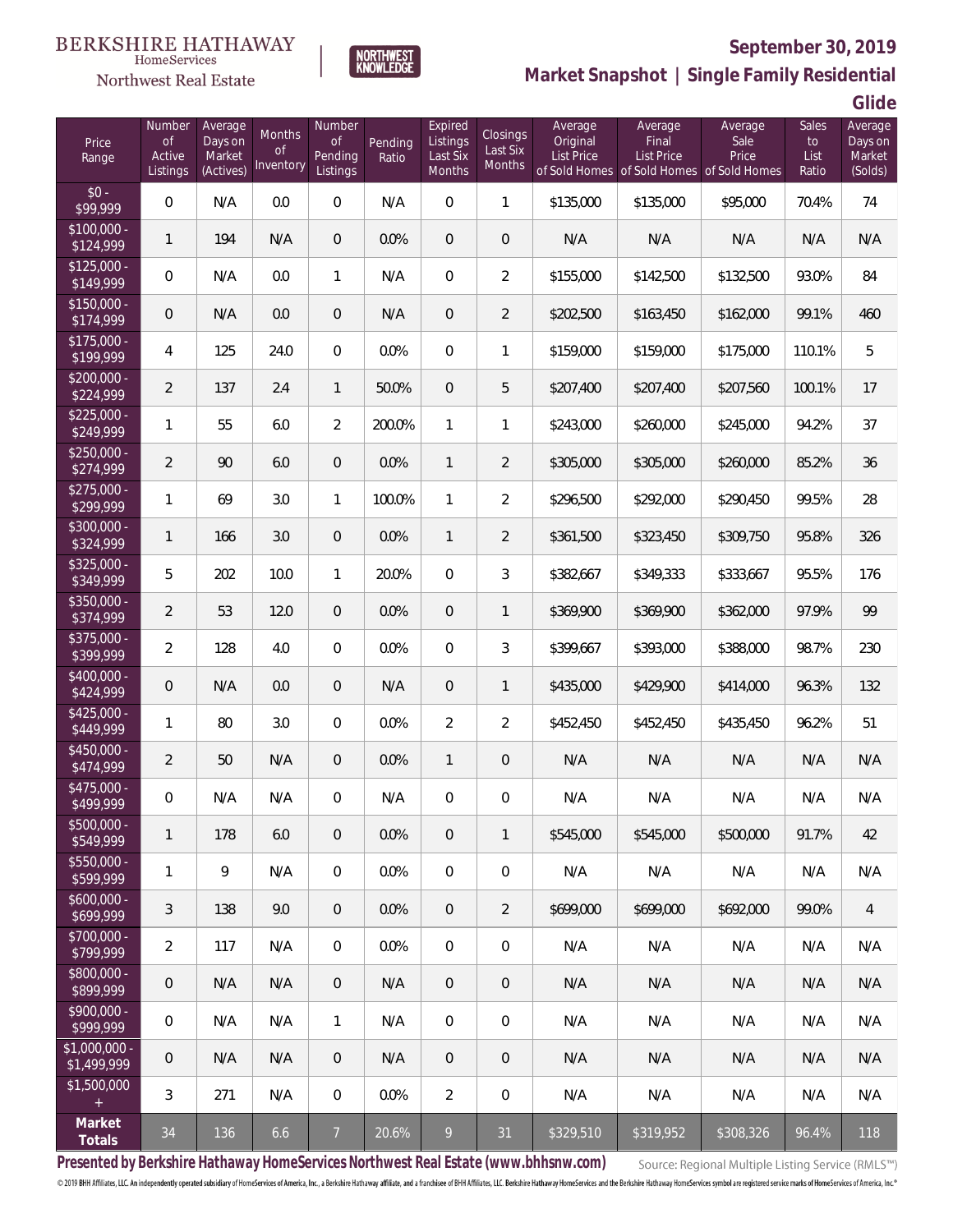

Northwest Real Estate

**Market Snapshot | Single Family Residential**

**Sutherlin**

| Price<br>Range                    | Number<br><b>of</b><br>Active<br>Listings | Average<br>Days on<br>Market<br>(Actives) | Months<br><b>of</b><br>Inventory | Number<br><b>of</b><br>Pending<br>Listings | Pending<br>Ratio | Expired<br>Listings<br>Last Six<br>Months | <b>Closings</b><br>Last Six<br>Months | Average<br>Original<br><b>List Price</b> | Average<br>Final<br>List Price | Average<br>Sale<br>Price<br>of Sold Homes of Sold Homes of Sold Homes | Sales<br>to<br>List<br>Ratio | Average<br>Days on<br>Market<br>(Solds) |
|-----------------------------------|-------------------------------------------|-------------------------------------------|----------------------------------|--------------------------------------------|------------------|-------------------------------------------|---------------------------------------|------------------------------------------|--------------------------------|-----------------------------------------------------------------------|------------------------------|-----------------------------------------|
| $$0 -$<br>\$99,999                | 1                                         | 139                                       | N/A                              | $\overline{0}$                             | 0.0%             | 1                                         | $\overline{0}$                        | N/A                                      | N/A                            | N/A                                                                   | N/A                          | N/A                                     |
| $$100,000 -$<br>$\sqrt{$124,999}$ | $\overline{0}$                            | N/A                                       | 0.0                              | $\overline{0}$                             | N/A              | $\overline{0}$                            | $\overline{2}$                        | \$120,500                                | \$112,950                      | \$110,500                                                             | 97.8%                        | 132                                     |
| $$125,000 -$<br>\$149,999         | $\overline{0}$                            | N/A                                       | 0.0                              | $\overline{0}$                             | N/A              | $\overline{0}$                            | 4                                     | \$131,000                                | \$130,250                      | \$137,000                                                             | 105.2%                       | 47                                      |
| $$150,000 -$<br>\$174,999         | 1                                         | 12                                        | 0.5                              | $\mathbf{1}$                               | 100.0%           | $\overline{0}$                            | 11                                    | \$166,391                                | \$162,218                      | \$160,164                                                             | 98.7%                        | 53                                      |
| $$175,000 -$<br>\$199,999         | 7                                         | 41                                        | 2.6                              | 3                                          | 42.9%            | $\overline{0}$                            | 16                                    | \$188,263                                | \$187,256                      | \$188,494                                                             | 100.7%                       | 24                                      |
| $$200,000 -$<br>\$224,999         | 1                                         | 222                                       | 1.5                              | 5                                          | 500.0%           | $\mathbf{1}$                              | $\overline{4}$                        | \$223,675                                | \$217,950                      | \$215,625                                                             | 98.9%                        | 71                                      |
| $$225,000 -$<br>\$249,999         | 8                                         | 107                                       | 3.2                              | 5                                          | 62.5%            | $\overline{0}$                            | 15                                    | \$245,167                                | \$243,373                      | \$242,500                                                             | 99.6%                        | 44                                      |
| $$250,000 -$<br>\$274,999         | 12                                        | 192                                       | 3.6                              | 9                                          | 75.0%            | $\mathbf{1}$                              | 20                                    | \$270,178                                | \$264,277                      | \$261,421                                                             | 98.9%                        | 45                                      |
| $$275,000 -$<br>\$299,999         | 11                                        | 185                                       | 6.0                              | 3                                          | 27.3%            | $\overline{0}$                            | 11                                    | \$296,955                                | \$290,873                      | \$284,582                                                             | 97.8%                        | 68                                      |
| $$300,000 -$<br>\$324,999         | $\overline{0}$                            | N/A                                       | 0.0                              | $\overline{0}$                             | N/A              | $\overline{0}$                            | $\overline{7}$                        | \$325,529                                | \$310,743                      | \$308,886                                                             | 99.4%                        | 94                                      |
| $$325,000 -$<br>\$349,999         | 4                                         | 114                                       | 3.0                              | 3                                          | 75.0%            | 3                                         | 8                                     | \$348,225                                | \$348,850                      | \$336,675                                                             | 96.5%                        | 88                                      |
| $$350,000 -$<br>\$374,999         | 3                                         | 65                                        | 4.5                              | $\mathbf{1}$                               | 33.3%            | $\overline{0}$                            | $\overline{4}$                        | \$373,450                                | \$366,975                      | \$355,000                                                             | 96.7%                        | 232                                     |
| $$375,000 -$<br>\$399,999         | 8                                         | 237                                       | 24.0                             | 3                                          | 37.5%            | $\mathbf{1}$                              | $\overline{2}$                        | \$397,000                                | \$397,000                      | \$384,000                                                             | 96.7%                        | 72                                      |
| \$400,000 -<br>\$424,999          | 1                                         | 37                                        | 6.0                              | $\overline{0}$                             | 0.0%             | $\mathbf{1}$                              | $\mathbf{1}$                          | \$434,900                                | \$425,000                      | \$420,000                                                             | 98.8%                        | 46                                      |
| $$425,000 -$<br>\$449,999         | $\overline{a}$                            | 175                                       | N/A                              | $\mathbf{0}$                               | 0.0%             | $\overline{0}$                            | $\overline{0}$                        | N/A                                      | N/A                            | N/A                                                                   | N/A                          | N/A                                     |
| $$450,000 -$<br>\$474,999         | 1                                         | 59                                        | 3.0                              | $\overline{0}$                             | 0.0%             | $\overline{0}$                            | $\overline{2}$                        | \$487,450                                | \$477,450                      | \$460,700                                                             | 96.5%                        | 54                                      |
| $$475,000 -$<br>\$499,999         | 6                                         | 65                                        | 36.0                             | $\mathbf{0}$                               | 0.0%             | $\mathbf{0}$                              | 1                                     | \$499,900                                | \$499,900                      | \$499,900                                                             | 100.0%                       | 62                                      |
| $$500,000 -$<br>\$549,999         | $\mathbf 0$                               | N/A                                       | 0.0                              | $\mathbf{1}$                               | N/A              | $\theta$                                  | $\overline{2}$                        | \$582,250                                | \$507,000                      | \$519,250                                                             | 102.4%                       | 43                                      |
| \$550,000 -<br>\$599,999          | $\overline{2}$                            | 72                                        | N/A                              | $\mathbf 0$                                | 0.0%             | $\overline{2}$                            | $\mathbf 0$                           | N/A                                      | N/A                            | N/A                                                                   | N/A                          | N/A                                     |
| $$600,000 -$<br>5699,999          | $\mathbf 0$                               | N/A                                       | N/A                              | $\mathbf{1}$                               | N/A              | $\mathbf{1}$                              | $\mathbf 0$                           | N/A                                      | N/A                            | N/A                                                                   | N/A                          | N/A                                     |
| \$700,000 -<br>\$799,999          | 4                                         | 98                                        | N/A                              | $\mathbf{1}$                               | 25.0%            | $\mathbf 0$                               | 0                                     | N/A                                      | N/A                            | N/A                                                                   | N/A                          | N/A                                     |
| \$800,000 -<br>\$899,999          | 1                                         | 11                                        | N/A                              | $\overline{0}$                             | 0.0%             | $\overline{0}$                            | $\mathbf 0$                           | N/A                                      | N/A                            | N/A                                                                   | N/A                          | N/A                                     |
| \$900,000 -<br>$\sqrt{2999,999}$  | 3                                         | 412                                       | N/A                              | $\mathbf 0$                                | 0.0%             | $\mathbf 0$                               | $\mathbf 0$                           | N/A                                      | N/A                            | N/A                                                                   | N/A                          | N/A                                     |
| $$1,000,000$ -<br>\$1,499,999     | 1                                         | 39                                        | N/A                              | $\mathbf{1}$                               | 100.0%           | $\overline{0}$                            | $\mathbf 0$                           | N/A                                      | N/A                            | N/A                                                                   | N/A                          | N/A                                     |
| \$1,500,000<br>$+$                | $\overline{2}$                            | 340                                       | N/A                              | $\mathbf{1}$                               | 50.0%            | $\mathbf{1}$                              | $\mathbf 0$                           | N/A                                      | N/A                            | N/A                                                                   | N/A                          | N/A                                     |
| Market<br>Totals                  | 79                                        | 149                                       | 4.3                              | 38                                         | 48.1%            | 12                                        | 110                                   | \$266,148                                | \$260,515                      | \$257,536                                                             | 98.9%                        | 61                                      |

**NORTHWEST**<br>KNOWLEDGE

**Presented by Berkshire Hathaway HomeServices Northwest Real Estate (www.bhhsnw.com)**

Source: Regional Multiple Listing Service (RMLS™)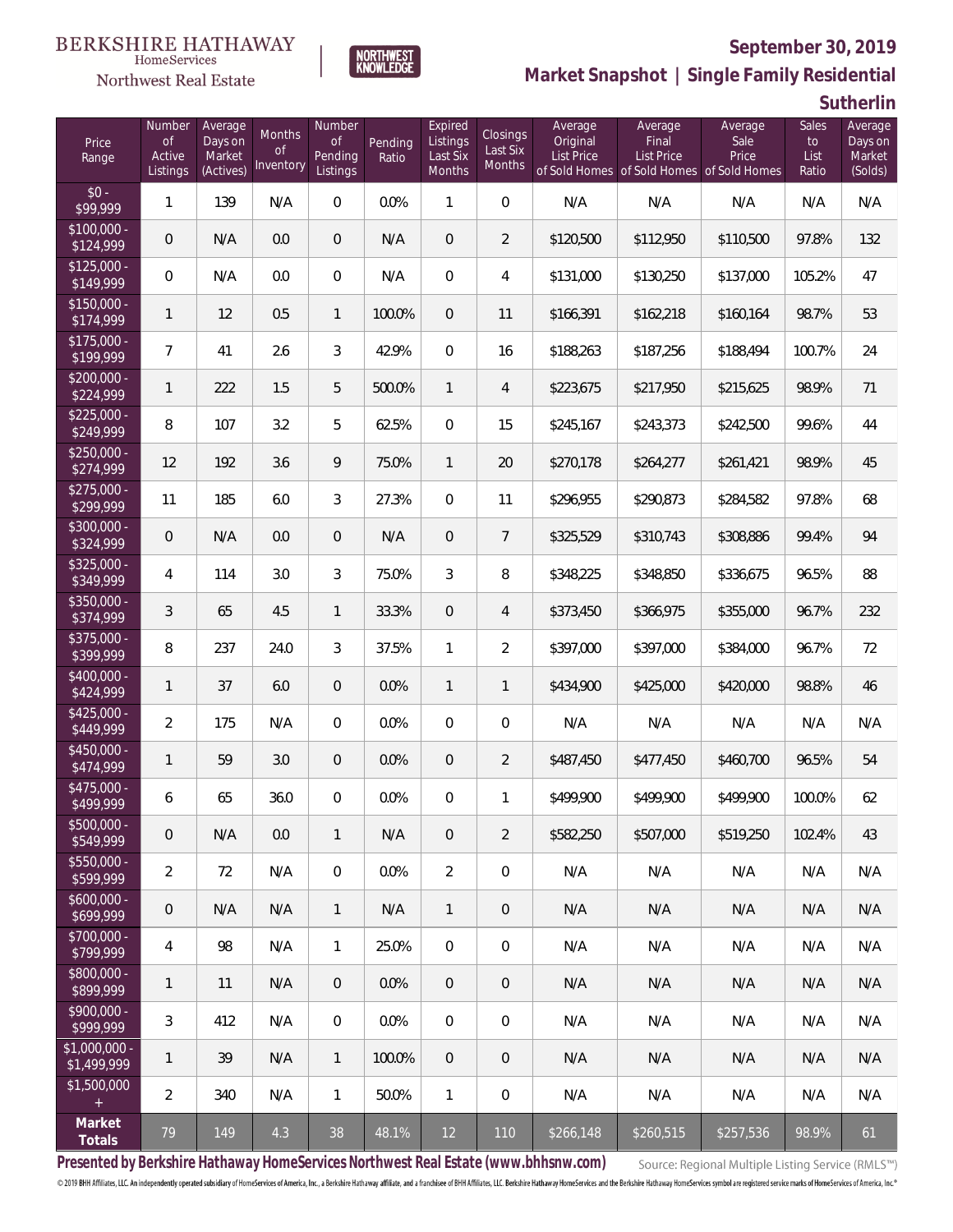

**NORTHWEST**<br>KNOWLEDGE

Northwest Real Estate

**Market Snapshot | Single Family Residential**

**Winston**

| Price<br>Range                | Number<br><b>of</b><br>Active<br>Listings | Average<br>Days on<br>Market<br>(Actives) | Months<br>Οf<br>Inventory | Number<br><b>of</b><br>Pending<br>Listings | Pending<br>Ratio | Expired<br>Listings<br>Last Six<br>Months | Closings<br>Last Six<br>Months | Average<br>Original<br><b>List Price</b> | Average<br>Final<br><b>List Price</b><br>of Sold Homes of Sold Homes of Sold Homes | Average<br>Sale<br>Price | Sales<br>to<br>List<br>Ratio | Average<br>Days on<br>Market<br>(Solds) |
|-------------------------------|-------------------------------------------|-------------------------------------------|---------------------------|--------------------------------------------|------------------|-------------------------------------------|--------------------------------|------------------------------------------|------------------------------------------------------------------------------------|--------------------------|------------------------------|-----------------------------------------|
| $$0 -$<br>\$99,999            | $\mathbf{1}$                              | 349                                       | 1.0                       | $\mathbf{1}$                               | 100.0%           | $\overline{0}$                            | 6                              | \$66,850                                 | \$59,950                                                                           | \$57,500                 | 95.9%                        | 79                                      |
| $$100,000 -$<br>\$124,999     | $\mathbf{1}$                              | 11                                        | 1.5                       | $\mathbf{1}$                               | 100.0%           | $\overline{2}$                            | $\overline{4}$                 | \$113,750                                | \$112,425                                                                          | \$103,322                | 91.9%                        | 33                                      |
| $$125,000 -$<br>\$149,999     | $\overline{a}$                            | 73                                        | 2.0                       | $\mathbf{1}$                               | 50.0%            | $\overline{0}$                            | 6                              | \$137,700                                | \$136,717                                                                          | \$128,750                | 94.2%                        | 29                                      |
| $$150,000 -$<br>\$174,999     | $\overline{4}$                            | 97                                        | 2.4                       | $\overline{2}$                             | 50.0%            | $\overline{2}$                            | 10                             | \$166,070                                | \$162,620                                                                          | \$164,535                | 101.2%                       | 55                                      |
| $$175,000 -$<br>\$199,999     | 3                                         | 59                                        | 1.5                       | 3                                          | 100.0%           | $\Omega$                                  | 12                             | \$183,867                                | \$184,108                                                                          | \$185,825                | 100.9%                       | 31                                      |
| $$200,000 -$<br>\$224,999     | 6                                         | 44                                        | 4.5                       | 5                                          | 83.3%            | $\mathbf{1}$                              | 8                              | \$223,837                                | \$221,650                                                                          | \$214,413                | 96.7%                        | 32                                      |
| $$225,000 -$<br>\$249,999     | 4                                         | 127                                       | 1.5                       | $\overline{2}$                             | 50.0%            | $\overline{0}$                            | 16                             | \$242,738                                | \$241,800                                                                          | \$239,503                | 99.1%                        | 21                                      |
| $$250,000 -$<br>\$274,999     | $\overline{2}$                            | 42                                        | 1.2                       | $\overline{7}$                             | 350.0%           | $\mathbf{1}$                              | 10                             | \$273,670                                | \$267,810                                                                          | \$264,175                | 98.6%                        | 82                                      |
| $$275,000 -$<br>\$299,999     | 4                                         | 74                                        | 6.0                       | $\overline{0}$                             | 0.0%             | $\overline{0}$                            | 4                              | \$310,463                                | \$310,463                                                                          | \$288,738                | 93.0%                        | 28                                      |
| $$300,000 -$<br>\$324,999     | $\overline{2}$                            | 44                                        | 6.0                       | $\mathbf{1}$                               | 50.0%            | $\overline{0}$                            | $\overline{2}$                 | \$322,400                                | \$317,450                                                                          | \$317,000                | 99.9%                        | 108                                     |
| $$325,000 -$<br>\$349,999     | $\overline{a}$                            | 330                                       | 3.0                       | 3                                          | 150.0%           | $\overline{0}$                            | 4                              | \$356,200                                | \$350,950                                                                          | \$335,750                | 95.7%                        | 74                                      |
| $$350,000 -$<br>\$374,999     | 0                                         | N/A                                       | 0.0                       | $\overline{2}$                             | N/A              | $\mathbf{1}$                              | $\overline{2}$                 | \$364,000                                | \$364,000                                                                          | \$359,500                | 98.8%                        | 11                                      |
| $$375,000 -$<br>\$399,999     | 3                                         | 255                                       | 4.5                       | $\overline{0}$                             | 0.0%             | 1                                         | 4                              | \$373,925                                | \$373,925                                                                          | \$391,450                | 104.7%                       | 32                                      |
| $$400,000 -$<br>\$424,999     | 0                                         | N/A                                       | N/A                       | 0                                          | N/A              | $\overline{0}$                            | 0                              | N/A                                      | N/A                                                                                | N/A                      | N/A                          | N/A                                     |
| \$425,000 -<br>\$449,999      | $\mathbf{1}$                              | 142                                       | 2.0                       | $\mathbf{0}$                               | 0.0%             | $\overline{0}$                            | 3                              | \$460,000                                | \$433,332                                                                          | \$430,000                | 99.2%                        | 78                                      |
| $$450,000 -$<br>\$474,999     | $\mathbf{1}$                              | 60                                        | 3.0                       | 0                                          | 0.0%             | $\overline{0}$                            | $\overline{2}$                 | \$484,750                                | \$484,750                                                                          | \$462,500                | 95.4%                        | 77                                      |
| \$475,000 -<br>\$499,999      | 0                                         | N/A                                       | N/A                       | 0                                          | N/A              | $\overline{0}$                            | $\boldsymbol{0}$               | N/A                                      | N/A                                                                                | N/A                      | N/A                          | N/A                                     |
| $$500,000 -$<br>\$549,999     | 0                                         | N/A                                       | N/A                       | 0                                          | N/A              | $\mathbf 0$                               | $\theta$                       | N/A                                      | N/A                                                                                | N/A                      | N/A                          | N/A                                     |
| $$550,000 -$<br>\$599,999     | 1                                         | 32                                        | N/A                       | $\overline{0}$                             | 0.0%             | $\mathbf 0$                               | $\mathbf 0$                    | N/A                                      | N/A                                                                                | N/A                      | N/A                          | N/A                                     |
| \$600,000 -<br>\$699,999      | 4                                         | 135                                       | N/A                       | 1                                          | 25.0%            | $\overline{0}$                            | $\theta$                       | N/A                                      | N/A                                                                                | N/A                      | N/A                          | N/A                                     |
| $$700,000 -$<br>\$799,999     | 0                                         | N/A                                       | N/A                       | $\overline{0}$                             | N/A              | $\mathbf 0$                               | $\boldsymbol{0}$               | N/A                                      | N/A                                                                                | N/A                      | N/A                          | N/A                                     |
| \$800,000 -<br>\$899,999      | $\mathfrak{Z}$                            | 91                                        | N/A                       | $\overline{0}$                             | 0.0%             | $\overline{0}$                            | $\theta$                       | N/A                                      | N/A                                                                                | N/A                      | N/A                          | N/A                                     |
| $$900.000 -$<br>\$999,999     | 1                                         | 55                                        | N/A                       | $\overline{0}$                             | 0.0%             | $\mathbf 0$                               | $\,0\,$                        | N/A                                      | N/A                                                                                | N/A                      | N/A                          | N/A                                     |
| $$1,000,000$ -<br>\$1,499,999 | 1                                         | 661                                       | N/A                       | $\overline{0}$                             | 0.0%             | $\overline{0}$                            | $\mathbf 0$                    | N/A                                      | N/A                                                                                | N/A                      | N/A                          | N/A                                     |
| \$1,500,000<br>$\pm$          | 0                                         | N/A                                       | N/A                       | $\overline{0}$                             | N/A              | 3                                         | $\,0\,$                        | N/A                                      | N/A                                                                                | N/A                      | N/A                          | N/A                                     |
| Market<br>Totals              | $46\,$                                    | 119                                       | 3.0                       | 29                                         | 63.0%            | 11                                        | 93                             | \$234,895                                | \$231,818                                                                          | \$228,246                | 98.5%                        | 46                                      |

**Presented by Berkshire Hathaway HomeServices Northwest Real Estate (www.bhhsnw.com)**

Source: Regional Multiple Listing Service (RMLS™)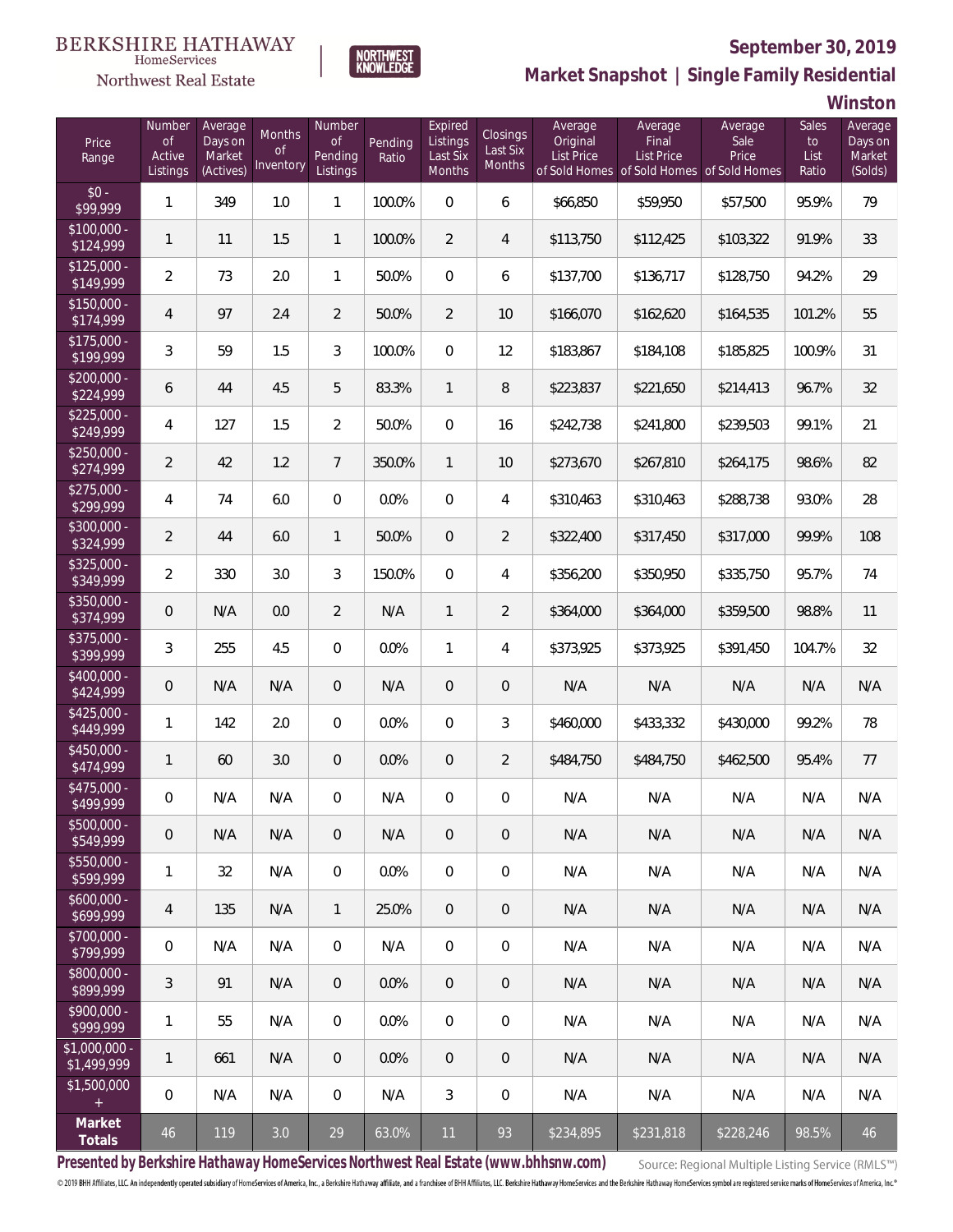#### **BERKSHIRE HATHAWAY** HomeServices

NORTHWEST<br>KNOWLEDGE



#### **September 30, 2019**

**Market Snapshot | Single Family Residential**

| Myrtle Creek |  |
|--------------|--|
|--------------|--|

| Price<br>Range                | Number<br><b>of</b><br>Active<br>Listings | Average<br>Days on<br>Market<br>(Actives) | Months<br>Οf<br>Inventory | Number<br><b>of</b><br>Pending<br>Listings | Pending<br>Ratio | Expired<br>Listings<br>Last Six<br>Months | Closings<br>Last Six<br>Months | Average<br>Original<br><b>List Price</b> | Average<br>Final<br>List Price<br>of Sold Homes of Sold Homes of Sold Homes | Average<br>Sale<br>Price | Sales<br>to<br>List<br>Ratio | Average<br>Days on<br>Market<br>(Solds) |
|-------------------------------|-------------------------------------------|-------------------------------------------|---------------------------|--------------------------------------------|------------------|-------------------------------------------|--------------------------------|------------------------------------------|-----------------------------------------------------------------------------|--------------------------|------------------------------|-----------------------------------------|
| $$0 -$<br>\$99,999            | $\overline{7}$                            | 82                                        | 1.6                       | 3                                          | 42.9%            | 3                                         | 27                             | \$79,720                                 | \$73,631                                                                    | \$68,747                 | 93.4%                        | 33                                      |
| $$100,000 -$<br>\$124,999     | $\mathbf{1}$                              | 70                                        | 1.0                       | 3                                          | 300.0%           | $\overline{0}$                            | 6                              | \$112,550                                | \$112,550                                                                   | \$116,679                | 103.7%                       | 54                                      |
| $$125,000 -$<br>\$149,999     | 6                                         | 50                                        | 2.6                       | 3                                          | 50.0%            | $\overline{2}$                            | 14                             | \$145,379                                | \$143,843                                                                   | \$137,932                | 95.9%                        | 49                                      |
| $$150,000 -$<br>\$174,999     | $\overline{2}$                            | 34                                        | 0.6                       | 6                                          | 300.0%           | $\overline{0}$                            | 21                             | \$171,214                                | \$165,310                                                                   | \$160,162                | 96.9%                        | 53                                      |
| $$175,000 -$<br>\$199,999     | $\overline{7}$                            | 74                                        | 1.8                       | 11                                         | 157.1%           | $\mathbf{1}$                              | 24                             | \$195,977                                | \$191,906                                                                   | \$187,383                | 97.6%                        | 57                                      |
| $$200,000 -$<br>\$224,999     | 6                                         | 254                                       | 2.4                       | 3                                          | 50.0%            | $\overline{2}$                            | 15                             | \$221,240                                | \$213,587                                                                   | \$212,420                | 99.5%                        | 72                                      |
| $$225,000 -$<br>\$249,999     | 8                                         | 230                                       | 4.4                       | $\overline{7}$                             | 87.5%            | $\mathbf{1}$                              | 11                             | \$245,295                                | \$240,150                                                                   | \$235,873                | 98.2%                        | 78                                      |
| $$250,000 -$<br>\$274,999     | 5                                         | 92                                        | 10.0                      | 6                                          | 120.0%           | $\mathbf{1}$                              | 3                              | \$271,267                                | \$266,300                                                                   | \$256,333                | 96.3%                        | 88                                      |
| $$275,000 -$<br>\$299,999     | 6                                         | 95                                        | 9.0                       | $\overline{2}$                             | 33.3%            | $\mathbf{0}$                              | $\overline{4}$                 | \$285,475                                | \$285,475                                                                   | \$283,000                | 99.1%                        | 20                                      |
| $$300,000 -$<br>\$324,999     | $\overline{2}$                            | 56                                        | 12.0                      | 1                                          | 50.0%            | $\overline{0}$                            | $\mathbf{1}$                   | \$325,000                                | \$325,000                                                                   | \$310,000                | 95.4%                        | 125                                     |
| \$325,000 -<br>\$349,999      | 6                                         | 135                                       | 6.0                       | $\overline{0}$                             | 0.0%             | $\overline{2}$                            | 6                              | \$395,800                                | \$351,617                                                                   | \$334,983                | 95.3%                        | 188                                     |
| $$350,000 -$<br>\$374,999     | 6                                         | 94                                        | 12.0                      | $\overline{0}$                             | 0.0%             | $\overline{0}$                            | 3                              | \$384,967                                | \$371,333                                                                   | \$350,000                | 94.3%                        | 142                                     |
| $$375,000 -$<br>\$399,999     | 3                                         | 60                                        | N/A                       | $\overline{2}$                             | 66.7%            | $\overline{2}$                            | $\mathbf 0$                    | N/A                                      | N/A                                                                         | N/A                      | N/A                          | N/A                                     |
| \$400,000 -<br>\$424,999      | $\mathbf{1}$                              | $\overline{7}$                            | N/A                       | $\overline{0}$                             | 0.0%             | $\overline{0}$                            | $\overline{0}$                 | N/A                                      | N/A                                                                         | N/A                      | N/A                          | N/A                                     |
| $$425,000 -$<br>\$449,999     | $\overline{2}$                            | 156                                       | N/A                       | $\overline{0}$                             | 0.0%             | $\overline{0}$                            | $\mathbf 0$                    | N/A                                      | N/A                                                                         | N/A                      | N/A                          | N/A                                     |
| $$450,000 -$<br>\$474,999     | $\overline{2}$                            | 114                                       | N/A                       | $\overline{0}$                             | 0.0%             | $\overline{0}$                            | $\theta$                       | N/A                                      | N/A                                                                         | N/A                      | N/A                          | N/A                                     |
| $$475,000 -$<br>\$499,999     | $\overline{2}$                            | 131                                       | N/A                       | 0                                          | 0.0%             | $\overline{0}$                            | $\boldsymbol{0}$               | N/A                                      | N/A                                                                         | N/A                      | N/A                          | N/A                                     |
| $$500,000 -$<br>\$549,999     | 0                                         | N/A                                       | N/A                       | $\overline{0}$                             | N/A              | $\overline{0}$                            | $\overline{0}$                 | N/A                                      | N/A                                                                         | N/A                      | N/A                          | N/A                                     |
| $$550,000 -$<br>\$599,999     | 9                                         | 109                                       | 54.0                      | $\mathbf{1}$                               | 11.1%            | $\mathbf{1}$                              | $\mathbf{1}$                   | \$848,000                                | \$678,000                                                                   | \$590,000                | 87.0%                        | 167                                     |
| $$600,000 -$<br>\$699,999     | 3                                         | 93                                        | 18.0                      | $\overline{0}$                             | 0.0%             | $\mathbf{0}$                              | $\mathbf{1}$                   | \$675,000                                | \$675,000                                                                   | \$650,000                | 96.3%                        | 28                                      |
| $$700,000 -$<br>\$799,999     | $\overline{2}$                            | 191                                       | N/A                       | $\overline{0}$                             | 0.0%             | $\mathbf{1}$                              | 0                              | N/A                                      | N/A                                                                         | N/A                      | N/A                          | N/A                                     |
| \$800,000 -<br>\$899,999      | $\overline{2}$                            | 83                                        | N/A                       | $\overline{0}$                             | 0.0%             | $\mathbf{0}$                              | $\overline{0}$                 | N/A                                      | N/A                                                                         | N/A                      | N/A                          | N/A                                     |
| \$900,000 -<br>\$999,999      | 0                                         | N/A                                       | 0.0                       | $\overline{0}$                             | N/A              | $\mathbf 0$                               | $\mathbf{1}$                   | \$1,100,000                              | \$940,000                                                                   | \$900,000                | 95.7%                        | 376                                     |
| $$1,000,000$ -<br>\$1,499,999 | 6                                         | 158                                       | N/A                       | $\overline{0}$                             | 0.0%             | $\mathbf{1}$                              | $\overline{0}$                 | N/A                                      | N/A                                                                         | N/A                      | N/A                          | N/A                                     |
| \$1,500,000<br>$+$            | 1                                         | 111                                       | N/A                       | $\mathbf{1}$                               | 100.0%           | $\mathbf{1}$                              | 0                              | N/A                                      | N/A                                                                         | N/A                      | N/A                          | N/A                                     |
| Market<br>Totals              | 95                                        | 119                                       | 4.1                       | 49                                         | 51.6%            | 18                                        | 138                            | \$200,089                                | \$191,176                                                                   | \$185,070                | 96.8%                        | 65                                      |

**Presented by Berkshire Hathaway HomeServices Northwest Real Estate (www.bhhsnw.com)**

Source: Regional Multiple Listing Service (RMLS™)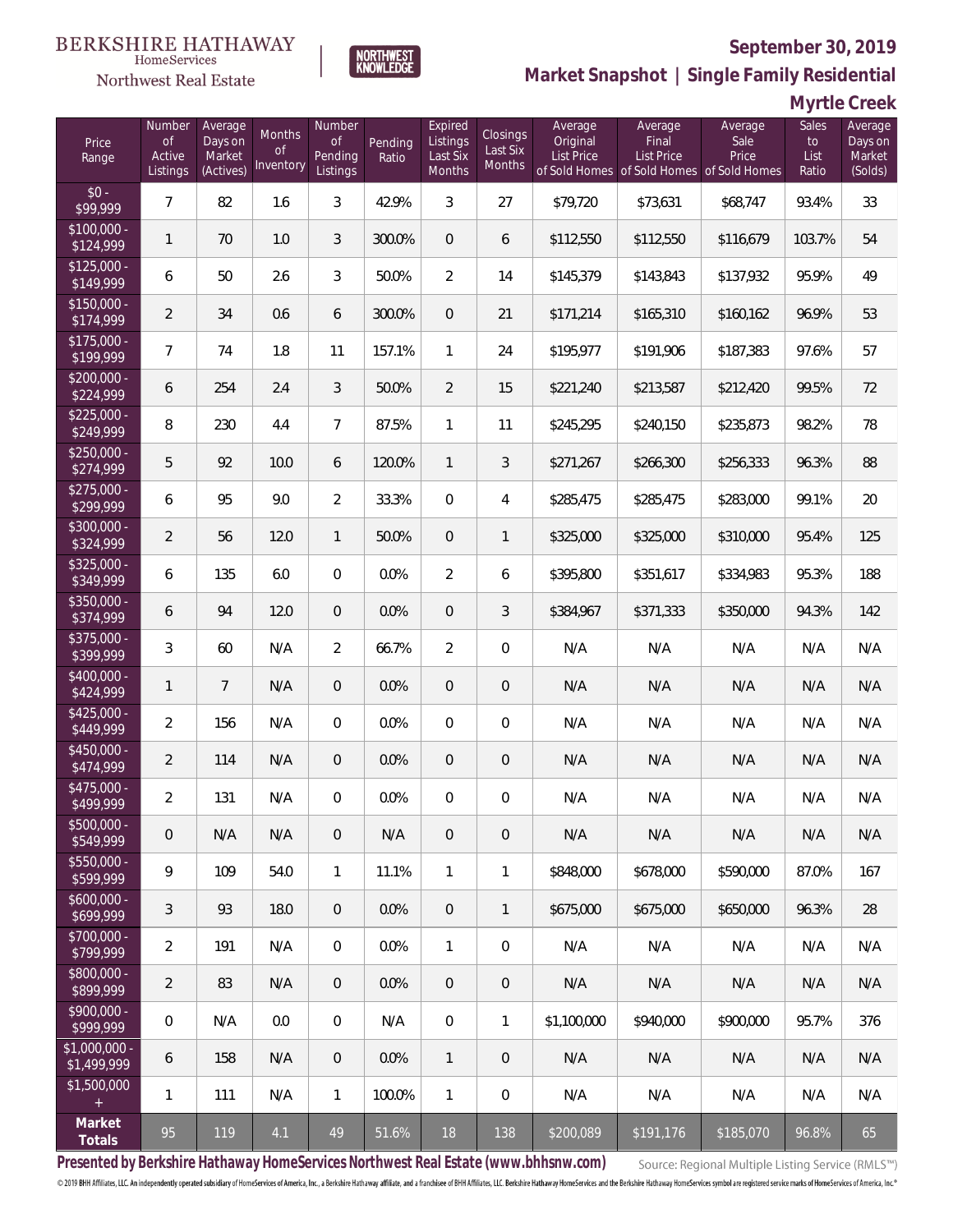

NORTHWEST<br>KNOWLEDGE

Northwest Real Estate

**Market Snapshot | Single Family Residential**

**Green District**

| Price<br>Range               | Number<br>of<br>Active<br>Listings | Average<br>Days on<br>Market<br>(Actives) | <b>Months</b><br>0f<br>Inventory | Number<br><b>of</b><br>Pending<br>Listings | Pending<br>Ratio | Expired<br>Listings<br>Last Six<br>Months | Closings<br>Last Six<br>Months | Average<br>Original<br><b>List Price</b> | Average<br>Final<br><b>List Price</b><br>of Sold Homes of Sold Homes of Sold Homes | Average<br>Sale<br>Price | Sales<br>to<br>List<br>Ratio | Average<br>Days on<br>Market<br>(Solds) |
|------------------------------|------------------------------------|-------------------------------------------|----------------------------------|--------------------------------------------|------------------|-------------------------------------------|--------------------------------|------------------------------------------|------------------------------------------------------------------------------------|--------------------------|------------------------------|-----------------------------------------|
| $$0 -$<br>\$99,999           | $\overline{0}$                     | N/A                                       | 0.0                              | $\mathbf{1}$                               | N/A              | $\overline{0}$                            | $\mathbf{1}$                   | \$35,000                                 | \$35,000                                                                           | \$35,000                 | 100.0%                       | 6                                       |
| $$100,000 -$<br>\$124,999    | 1                                  | 103                                       | 1.2                              | $\mathbf{1}$                               | 100.0%           | $\mathbf{1}$                              | 5                              | \$119,260                                | \$117,260                                                                          | \$110,350                | 94.1%                        | 54                                      |
| $$125,000 -$<br>\$149,999    | $\overline{0}$                     | N/A                                       | 0.0                              | $\overline{0}$                             | N/A              | $\mathbf{1}$                              | $\overline{2}$                 | \$147,450                                | \$144,950                                                                          | \$135,000                | 93.1%                        | 13                                      |
| $$150,000 -$<br>\$174,999    | 1                                  | 30                                        | 2.0                              | 3                                          | 300.0%           | $\overline{0}$                            | 3                              | \$170,267                                | \$170,267                                                                          | \$168,267                | 98.8%                        | 17                                      |
| $$175,000 -$<br>\$199,999    | 1                                  | 13                                        | 0.4                              | 5                                          | 500.0%           | 3                                         | 14                             | \$195,686                                | \$190,354                                                                          | \$187,878                | 98.7%                        | 47                                      |
| $$200,000 -$<br>\$224,999    | 4                                  | 91                                        | 2.4                              | $\overline{2}$                             | 50.0%            | $\mathbf{1}$                              | 10                             | \$215,460                                | \$211,450                                                                          | \$209,087                | 98.9%                        | 82                                      |
| $$225,000 -$<br>\$249,999    | 4                                  | 67                                        | 2.2                              | $\overline{7}$                             | 175.0%           | $\overline{0}$                            | 11                             | \$240,273                                | \$236,927                                                                          | \$234,991                | 99.2%                        | 30                                      |
| $$250,000 -$<br>\$274,999    | 5                                  | 34                                        | 3.8                              | $\mathbf{1}$                               | 20.0%            | $\overline{0}$                            | 8                              | \$263,698                                | \$261,198                                                                          | \$263,460                | 100.9%                       | 53                                      |
| $$275,000 -$<br>\$299,999    | $\overline{2}$                     | 277                                       | 1.5                              | $\mathbf{1}$                               | 50.0%            | $\mathbf{1}$                              | 8                              | \$283,280                                | \$283,280                                                                          | \$281,859                | 99.5%                        | 20                                      |
| $$300,000 -$<br>\$324,999    | 1                                  | 109                                       | N/A                              | $\mathbf{1}$                               | 100.0%           | $\overline{0}$                            | $\mathbf 0$                    | N/A                                      | N/A                                                                                | N/A                      | N/A                          | N/A                                     |
| $$325,000 -$<br>\$349,999    | $\overline{0}$                     | N/A                                       | 0.0                              | $\overline{0}$                             | N/A              | $\overline{0}$                            | $\mathbf{1}$                   | \$305,000                                | \$305,000                                                                          | \$325,000                | 106.6%                       | $\overline{2}$                          |
| $$350,000 -$<br>\$374,999    | 0                                  | N/A                                       | N/A                              | $\overline{0}$                             | N/A              | $\overline{0}$                            | $\mathbf 0$                    | N/A                                      | N/A                                                                                | N/A                      | N/A                          | N/A                                     |
| $$375,000 -$<br>\$399,999    | 3                                  | 51                                        | 18.0                             | $\Omega$                                   | 0.0%             | $\overline{0}$                            | $\mathbf{1}$                   | \$424,900                                | \$399,900                                                                          | \$385,000                | 96.3%                        | 36                                      |
| $$400,000 -$<br>\$424,999    | 0                                  | N/A                                       | 0.0                              | $\overline{0}$                             | N/A              | $\overline{0}$                            | $\mathbf{1}$                   | \$425,000                                | \$425,000                                                                          | \$415,000                | 97.6%                        | 5                                       |
| $$425,000 -$<br>\$449,999    | 1                                  | 111                                       | N/A                              | $\overline{0}$                             | 0.0%             | $\overline{0}$                            | $\overline{0}$                 | N/A                                      | N/A                                                                                | N/A                      | N/A                          | N/A                                     |
| $$450,000 -$<br>\$474,999    | 0                                  | N/A                                       | N/A                              | $\overline{0}$                             | N/A              | $\overline{0}$                            | $\mathbf 0$                    | N/A                                      | N/A                                                                                | N/A                      | N/A                          | N/A                                     |
| $$475,000 -$<br>\$499,999    | 0                                  | N/A                                       | N/A                              | $\mathbf{0}$                               | N/A              | $\overline{0}$                            | $\mathbf 0$                    | N/A                                      | N/A                                                                                | N/A                      | N/A                          | N/A                                     |
| $$500,000 -$<br>\$549,999    | 0                                  | N/A                                       | N/A                              | $\overline{0}$                             | N/A              | $\overline{0}$                            | $\mathbf 0$                    | N/A                                      | N/A                                                                                | N/A                      | N/A                          | N/A                                     |
| $$550,000 -$<br>\$599,999    | $\mathbf 0$                        | N/A                                       | 0.0                              | $\mathbf 0$                                | N/A              | $\mathbf 0$                               | $\mathbf{1}$                   | \$599,900                                | \$599,900                                                                          | \$595,000                | 99.2%                        | 56                                      |
| $$600,000 -$<br>\$699,999    | $\theta$                           | N/A                                       | N/A                              | $\overline{0}$                             | N/A              | $\overline{0}$                            | 0                              | N/A                                      | N/A                                                                                | N/A                      | N/A                          | N/A                                     |
| $$700,000 -$<br>\$799,999    | 1                                  | 154                                       | N/A                              | $\mathbf 0$                                | 0.0%             | $\mathbf{1}$                              | $\mathbf 0$                    | N/A                                      | N/A                                                                                | N/A                      | N/A                          | N/A                                     |
| $$800,000 -$<br>\$899,999    | $\theta$                           | N/A                                       | N/A                              | $\overline{0}$                             | N/A              | $\overline{0}$                            | 0                              | N/A                                      | N/A                                                                                | N/A                      | N/A                          | N/A                                     |
| $$900,000 -$<br>\$999,999    | $\mathbf 0$                        | N/A                                       | N/A                              | $\mathbf 0$                                | N/A              | $\mathbf 0$                               | 0                              | N/A                                      | N/A                                                                                | N/A                      | N/A                          | N/A                                     |
| \$1,000,000 -<br>\$1,499,999 | $\overline{0}$                     | N/A                                       | N/A                              | $\overline{0}$                             | N/A              | $\overline{0}$                            | 0                              | N/A                                      | N/A                                                                                | N/A                      | N/A                          | N/A                                     |
| \$1,500,000<br>$\pm$         | $\mathbf 0$                        | N/A                                       | N/A                              | $\overline{0}$                             | N/A              | $\overline{0}$                            | 0                              | N/A                                      | N/A                                                                                | N/A                      | N/A                          | N/A                                     |
| Market<br>Totals             | 24                                 | 84                                        | 2.2                              | 22                                         | 91.7%            | $8\,$                                     | 66                             | \$228,861                                | \$225,656                                                                          | \$223,487                | 99.0%                        | 43                                      |

**Presented by Berkshire Hathaway HomeServices Northwest Real Estate (www.bhhsnw.com)**

Source: Regional Multiple Listing Service (RMLS™)